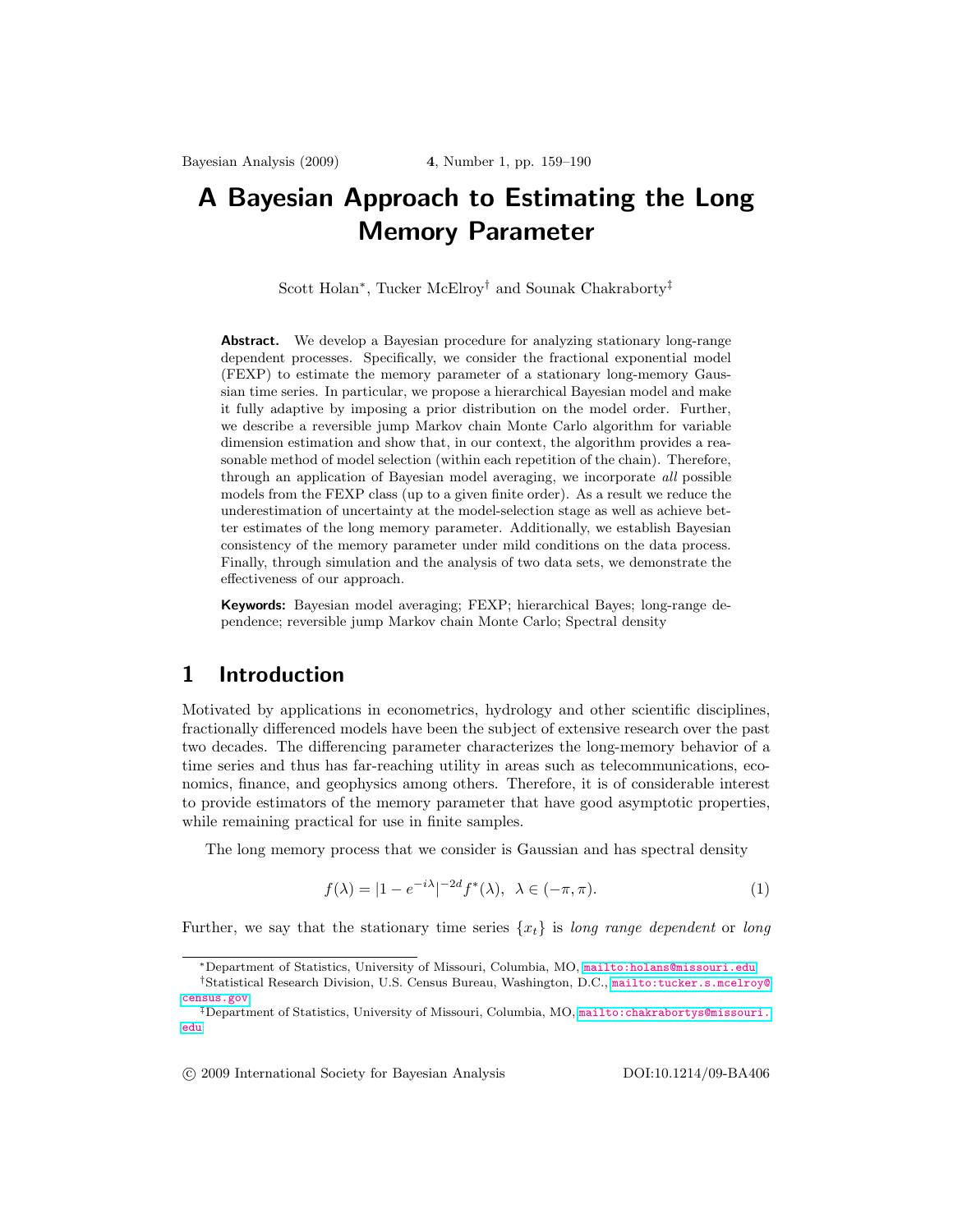<span id="page-1-0"></span>memory if there exists a  $d \in (0, .5)$  such that

$$
\lim_{\lambda \to 0^+} \frac{f(\lambda)}{\lambda^{-2d}} = k
$$

for some constant  $k > 0$ . Likewise for  $d = 0$  we say that the process is short range dependent or short memory. We assume that the function  $f^*(\lambda)$  is even, continuous, and bounded away from zero on  $[-\pi, \pi]$ . Thus d and  $f^*$  respectively govern the longterm and short-term behavior of the process.

Although several methods have been proposed for estimating  $d$ , two main methods have emerged. The first method is the so-called parametric approach. One example of the parametric approach was introduced by [Fox and Taqqu](#page-25-0) [\(1986\)](#page-25-0) where the authors provide a fully parametric maximum likelihood procedure for the case where  $\{x_t\}$  is strictly Gaussian. Subsequently this method was developed in greater detail by [Giraitis](#page-25-0) [and Taqqu](#page-25-0) [\(1999\)](#page-25-0). [Geweke and Porter-Hudak](#page-25-0) [\(1983\)](#page-25-0) suggested a regression approach to the estimation of the long memory parameter using the spectral domain, while [Be](#page-24-0)[ran](#page-24-0) [\(1993\)](#page-24-0) introduced a procedure based on generalized linear regression. The second method commonly used employs semiparametric estimators and has been the subject of extensive research. Some examples are [Robinson](#page-27-0) [\(1995a,b\)](#page-27-0) and [Giraitis and Surgailis](#page-25-0) [\(1990\)](#page-25-0), where both authors justified the use of semiparametric inferential procedures. For a comprehensive discussion on long memory time series and fractionally differenced models see [Beran](#page-24-0) [\(1994\)](#page-24-0), [Robinson](#page-27-0) [\(2003\)](#page-27-0), [Palma](#page-26-0) [\(2007\)](#page-26-0) and the references therein.

Although some research on long memory has taken a Bayesian viewpoint, the literature is still very heavily frequentist (see [Robinson](#page-27-0) [\(2003\)](#page-27-0) for a discussion). The majority of the Bayesian literature consists of parametric characterizations of long-range dependence based on a class of models. Perhaps the most popular approach is to consider the class of all finite order stationary and invertible ARFIMA (Auto-Regressive Fractionally Integrated Moving Average) processes [\(Hosking](#page-25-0) [1981\)](#page-25-0). Some examples are the models proposed by [Ravishanker and Ray](#page-26-0) [\(1997\)](#page-26-0), [Pai and Ravishanker](#page-26-0) [\(1998\)](#page-26-0), and recently [Ko](#page-26-0) [and Vannucci](#page-26-0) [\(2006a\)](#page-26-0).

The first nonparametric Bayesian analysis of long memory data was considered by [Petris](#page-26-0) [\(1997\)](#page-26-0). This work is posed under the assumption that, for  $\lambda \in [0, \pi]$ ,

$$
f(\lambda) \propto \lambda^{-2d} \exp\{g(\lambda)\},\tag{2}
$$

where  $g(\lambda)$  is meant to capture the short-range dependence in  $\{x_t\}$ . Further, at the Fourier frequencies,  $\lambda_j$ , the prior probability measure on  $g(\cdot)$  is defined by a centered autoregressive process of order  $p$  with parameters having a Beta prior distribution. As noted in [Liseo et al.](#page-26-0) [\(2001\)](#page-26-0), in order for the two components  $\lambda^{-2d}$  and  $g(\lambda)$  in (2) to be identifiable, appropriate conditions on  $g(\lambda)$  need to be imposed.

In this paper we consider an explicitly defined semiparametric estimator of d based on fitting potentially misspecified parametric models. Specifically, the models we fit are from the FEXP class described by [Beran](#page-24-0) [\(1993,](#page-24-0) [1994\)](#page-24-0). The FEXP estimator was originally proposed by [Janacek](#page-26-0) [\(1982\)](#page-26-0) and later discussed by [Robinson](#page-27-0) [\(1994\)](#page-27-0). The spectral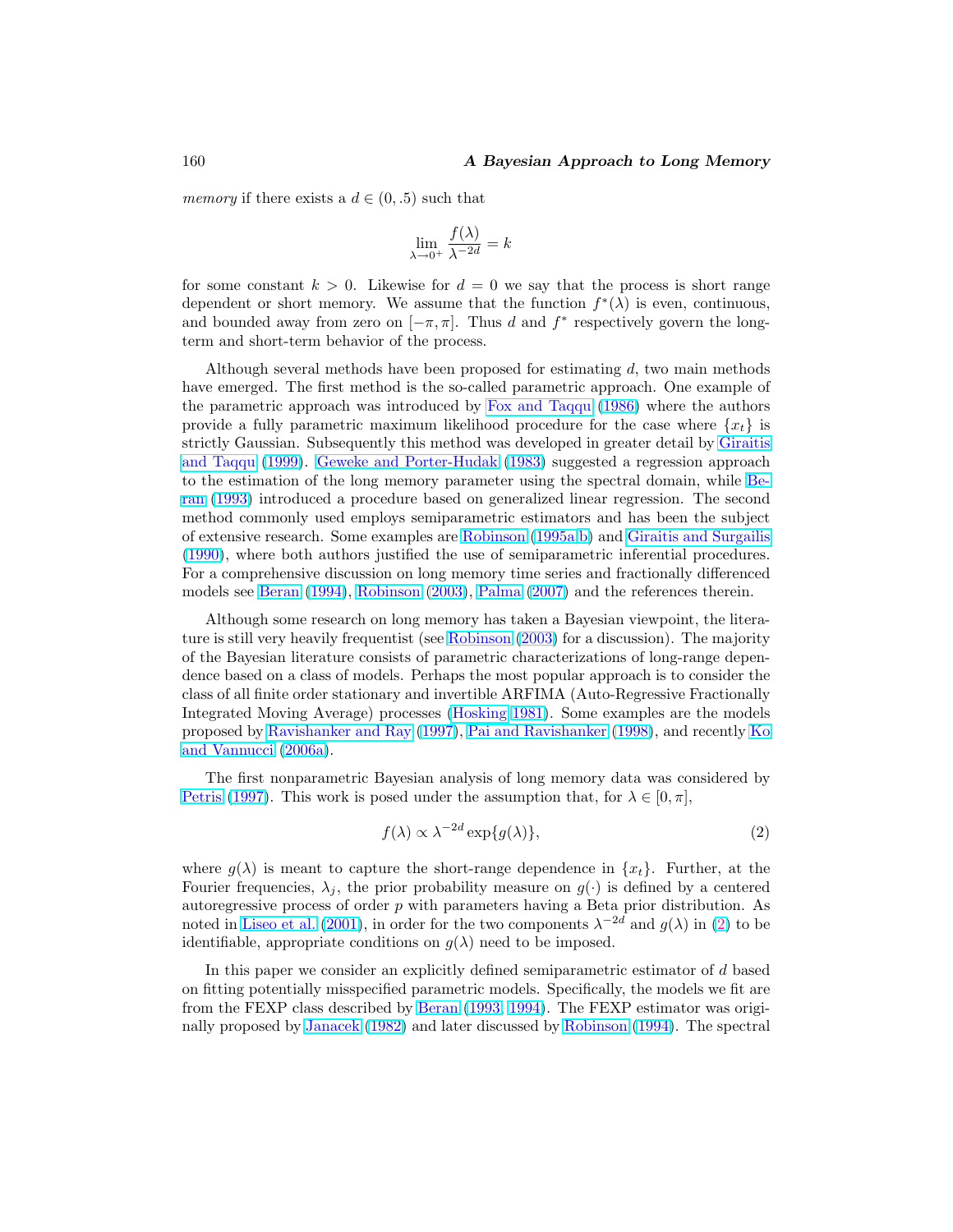#### <span id="page-2-0"></span>S. Holan, T. McElroy and S. Chakraborty 161

density of the FEXP model has the form of [\(1\)](#page-0-0) with  $f^*(\lambda)$  given by the exponential model of [Bloomfield](#page-24-0) [\(1973\)](#page-24-0), i.e.,

$$
\log f^*(\lambda) = \sum_{k=0}^m b_k \cos(k\lambda),\tag{3}
$$

where  $b_0, \ldots, b_m$  are real constants and m is a positive integer.

In particular, we propose a hierarchical Bayesian method to estimate the long memory parameter d, by putting near diffuse priors on the model parameters  $b_0, \ldots, b_m$  and a restricted flat prior on  $d$ . Moreover, the model order parameter  $m$  is selected adaptively and thus provides increased flexibility and more precise estimation of  $d$ , by helping to effectively discriminate between short range and long range components. The approach we suggest is similar to the Bayesian semiparametric approach of [Liseo et al.](#page-26-0) [\(2001\)](#page-26-0) to the extent that they consider a spectral method with the short-range dependent portion of the model related (but not equal) to the class of fractional exponential processes introduced by [Beran](#page-24-0) [\(1993\)](#page-24-0) and to the work of [Bloomfield](#page-24-0) [\(1973\)](#page-24-0) in the short memory case. However, the method we propose differs from [Liseo et al.](#page-26-0) [\(2001\)](#page-26-0) in several ways. One distinction between the two methods is that our method is broad-band in that the spectral model we impose for the short-range dependent process is modeled on the frequency band  $[0, \pi]$ ; in contrast, the work of [Liseo et al.](#page-26-0) [\(2001\)](#page-26-0) considers a narrow-band estimator of the short memory process by restricting this process to the frequency band  $[λ<sup>*</sup>, π]$ . This representation induces a model selection problem on the choice of  $λ<sup>*</sup>$ . The authors suggest treating  $\lambda^*$  as a hyperparameter whose value is ultimately determined by the data. The selection procedure is facilitated via comparison of prior predictive distributions of the observed data set. Further, the method they propose uses a periodogram based Whittle likelihood approximation to the true likelihood [\(Palma](#page-26-0) [2007,](#page-26-0) chap. 4), whereas we consider the exact Gaussian likelihood. Using the exact Gaussian likelihood provides a significant distinction between our models and other models in the FEXP class, as the Toeplitz autocovariance matrix is difficult to deal with computationally. Toward this direction, we provide explicit details of algorithms that facilitate its use. Further, our approach explicitly accounts for the mean by including it as a parameter to be estimated in the model. This increases the utility of our method by providing a time domain representation of the FEXP model that avoids having to account for the true mean by way of the sample mean [\(Hurvich](#page-25-0) [2002\)](#page-25-0). This is particularly important when using the FEXP model for the purposes of forecasting [\(Hurvich](#page-25-0) [2002\)](#page-25-0), as the sample mean is slow to converge to the true mean when  $d \in (0, .5)$ . Specifically, if  $\overline{x}$  denotes the sample mean then, for  $d \in (0, .5)$ ,  $var(\overline{x}) \sim Cn^{2d-1}$  (C > 0) as  $n \to \infty$ [\(Cheung and Diebold](#page-24-0) [1994;](#page-24-0) [Chen et al.](#page-24-0) [2006\)](#page-24-0) and thus potentially degrades model estimates. Additionally, by avoiding the use of a periodogram based approximation to the likelihood (i.e., the Whittle likelihood) and by using the exact Gaussian likelihood in a Bayesian framework instead, our method can accommodate missing data with relatively little extra computational burden.

Another striking advantage of our method comes in the way of model selection (i.e., the order m in (3)); the approach we propose avoids explicit order selection by making the order random through a prior distribution and then estimating it through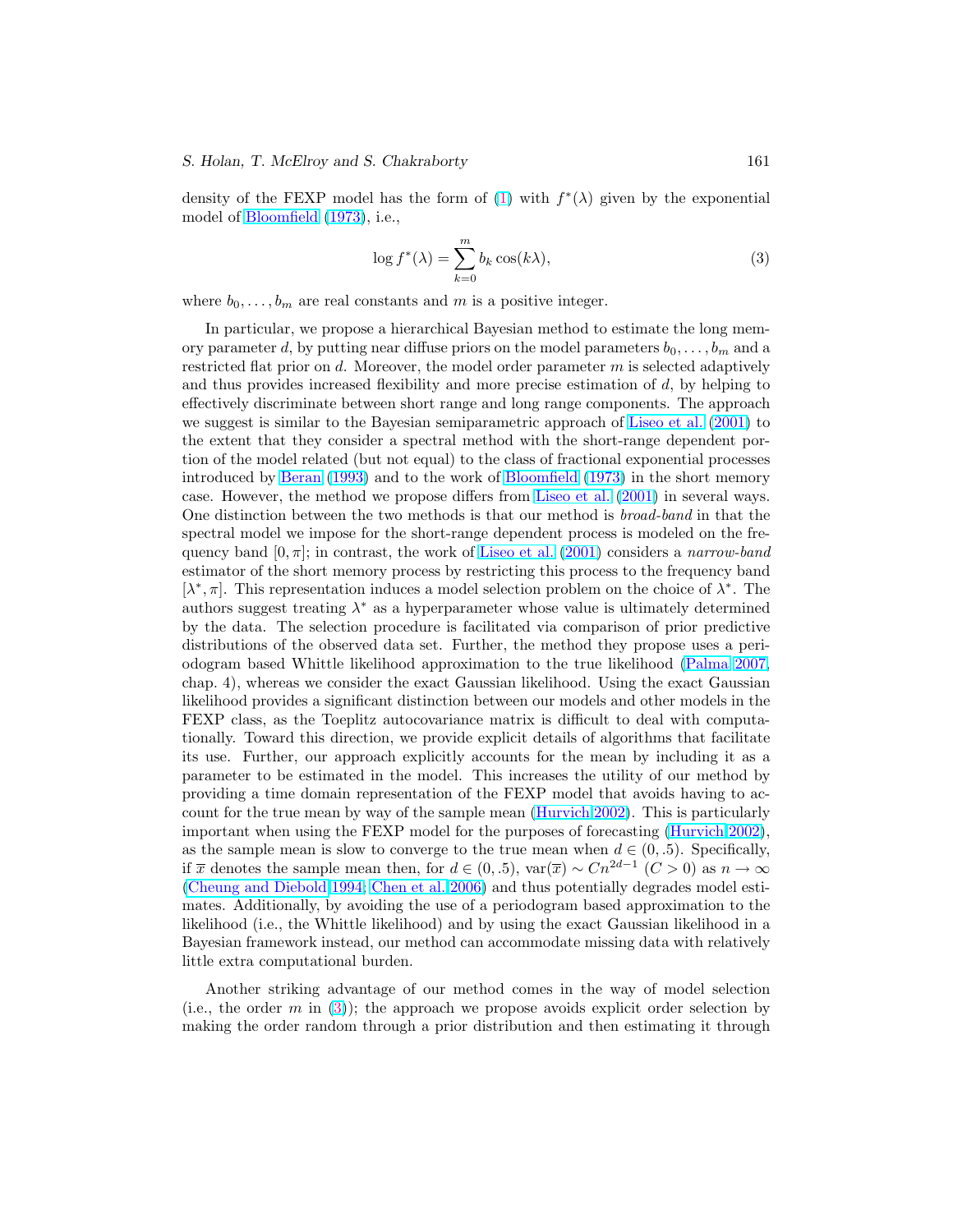#### <span id="page-3-0"></span>162 A Bayesian Approach to Long Memory

the model. This variable dimension approach [\(Sisson](#page-27-0) [2005\)](#page-27-0) provides added flexibility and reduces uncertainty at the model-selection stage by integrating over all possible models from the FEXP class (up to a given finite order). This procedure can be seen as a type of Bayesian model averaging [\(Hoeting et al.](#page-25-0) [1999\)](#page-25-0). In this case our estimate of  $d$  results in a weighted average of the estimates of  $d$  from our adaptive model, with the weights proportional to the probability of occurrence of the different selected model orders. Thus, we consider  $m$  a nuisance parameter. Finally, using the exact Gaussian likelihood and allowing the dimension of the parameter space to change, as well as explicitly accounting for the mean, requires a non-trivial extension to the proof of the asymptotic properties.

The use of variable dimension (reversible jump Markov chain Monte Carlo - RJM-CMC) methods in long memory models can be found in [Breidt and Hsu](#page-24-0) [\(2002\)](#page-24-0). In particular, [Breidt and Hsu](#page-24-0) [\(2002\)](#page-24-0) consider an autoregressive regime-switching model for the dynamic mean structure of a univariate time series. The model they propose allows for the possibility of approximate long memory behavior and uses a RJMCMC method for Bayesian inference on unknown model parameters. Specifically, in the setting they consider, the use of RJMCMC is to allow the location and number of level shifts to be of variable dimension.

Another example of RJMCMC in long memory is provided by [Ko and Vannucci](#page-26-0) [\(2006b\)](#page-26-0) where the authors develop a wavelet-based procedure for the detection of multiple changes of the long memory parameter. The method they propose uses RJMCMC to detect the location and number of change points in an ARFIMA  $(p, d_t, q)$  model. Specifically, in the approach they propose,  $p$  and  $q$  are of fixed whereas the number of change points is of variable dimension.

In contrast the model we develop<sup>1</sup> is a Bayesian frequency domain long memory model where the model parameters governing the short memory dynamics (i.e., the coefficients of the  $EXP(m)$  portion of the model) are of variable dimension and estimated through RJMCMC. As such our FEXP modeling approach provides a type of automatic model order selection along with accurate Bayesian model averaged estimates of the long memory parameter. In addition we argue that our model order selection can be roughly approximated by the BIC [\(Kass and Raferty](#page-26-0) [1995\)](#page-26-0) and provide asymptotic properties for the long memory parameter d.

A related approach to [Holan et al.](#page-25-0) [\(2007\)](#page-25-0) was proposed by [Rousseau and Liseo](#page-27-0) [\(2007\)](#page-27-0). This work presents theoretical properties for Bayesian nonparametric estimation of the spectral density of a long memory Gaussian time series. In particular the authors prove, under specific assumptions on the prior distribution, posterior consistency on  $f(.)$ and d under the exact Gaussian likelihood. Additionally, the authors describe the rate of convergence of the posterior sequence, which depends on the structure of the prior in a significant way, and consider what they call the fractionally exponential (FEXP) family of priors.

This paper is organized as follows. In Section [2](#page-4-0) we describe the modeling framework,

<sup>&</sup>lt;sup>1</sup>An earlier version of this research appears as [Holan et al.](#page-25-0)  $(2007)$ .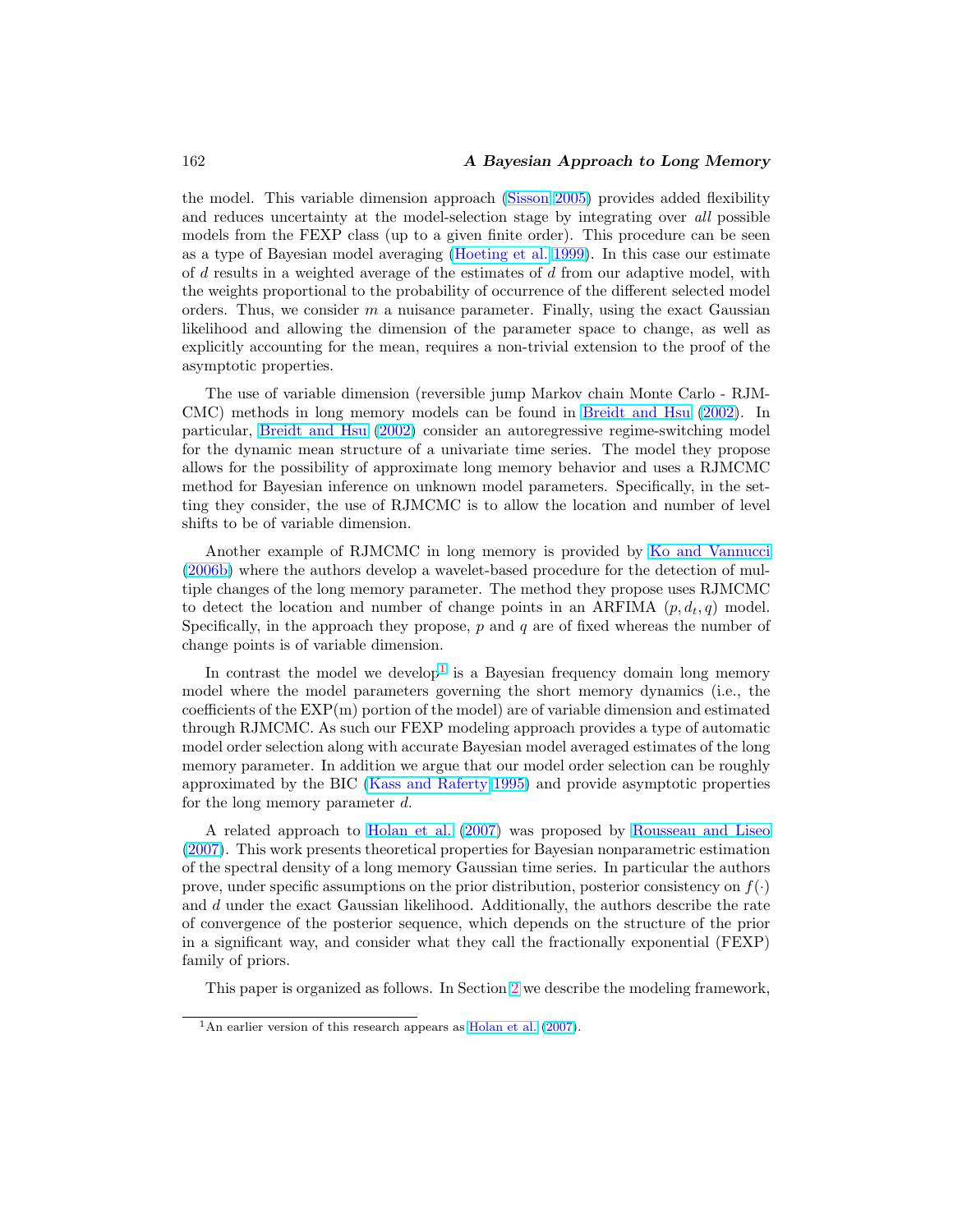<span id="page-4-0"></span>including choice of priors and discussion of implementation of the likelihood calculations. Section [3](#page-8-0) provides the details of the Markov Chain Monte Carlo (MCMC) and Reversible Jump Markov Chain Monte Carlo procedures used for estimation. Specifically we present algorithms for both the fixed dimension and variable dimension cases. Section [4](#page-13-0) develops the asymptotic properties of the a posteriori estimates of the long memory parameter. In Section [5,](#page-14-0) our methodology is investigated through simulation as well as applied to two real data sets, the Nile River Minima data [\(Beran](#page-24-0) [1994\)](#page-24-0) and the Central England Temperature data [\(Manley](#page-26-0) [1974;](#page-26-0) [Pai and Ravishanker](#page-26-0) [1998\)](#page-26-0). Finally, Section [6](#page-22-0) contains discussion. For convenience of exposition all proofs are left to the appendix.

# 2 Hierarchical Bayesian FEXP Model

## 2.1 Bayesian FEXP

Suppose that, after accounting for the mean, the time series of interest follows the model

$$
f(\lambda) = |1 - e^{-i\lambda}|^{-2d} \exp\left\{\sum_{k=0}^{m} b_k \cos(k\lambda)\right\}
$$
 (4)

for  $\lambda \in [-\pi, \pi]$ . Here f is the spectral density of the stationary process, d is the long memory parameter, and the coefficients  $b_l$  parameterize the short memory aspects of the process. Stationarity is maintained by considering  $d < 1/2$ ; since we focus on long memory, we also assume that  $d \geq 0$ . Note that when  $d = 0$ , f reduces to the spectral density of an EXP(m) process, which has short memory (Bloomfield, 1973). We start by defining the parameter space  $\Theta_m = [0, .5) \times \mathbb{R}^{m+1}$ , which explicitly depends on the order m. We use the notation  $\theta_m = (d, b_0, b_1, \dots, b_m)$  for a typical element of  $\Theta_m$ . Henceforth we use the notation  $f_{\theta_m}$  to denote the spectral density given in (4) whenever we wish to make the dependence on model parameters explicit. Conditional on  $m$  being known, it is simple to write down the Gaussian likelihood for a sample  $x^{(n)} = \{x_1, x_2, \dots, x_n\}$ of size n:

$$
p(x^{(n)}|\theta_m,\mu) = (2\pi)^{-n/2} \left| \Sigma(f_{\theta_m}) \right|^{-1/2} \exp\left\{-\frac{1}{2}\left(x^{(n)} - \mu \underline{1}\right)' \Sigma^{-1}(f_{\theta_m})\left(x^{(n)} - \mu \underline{1}\right) \right\},\tag{5}
$$

where 1 denotes a vector of ones. We use the following notation for covariance matrices: the Toeplitz covariance matrix of dimension  $n$  of a stationary process with spectral density f is written  $\Sigma(f)$ . Its jkth entry is the autocovariance function at lag j – k given by  $\mathbf{r}$ 

$$
\Sigma_{jk}(f) = \frac{1}{2\pi} \int_{-\pi}^{\pi} f(\lambda) e^{i\lambda(j-k)} d\lambda.
$$

Perhaps one of the most salient features of our approach arises in the choice of the model order m. In a frequentist setting it is most common to choose the order of a FEXP model through order selection criteria (see [Hurvich](#page-25-0) [2001\)](#page-25-0). Similarly, in the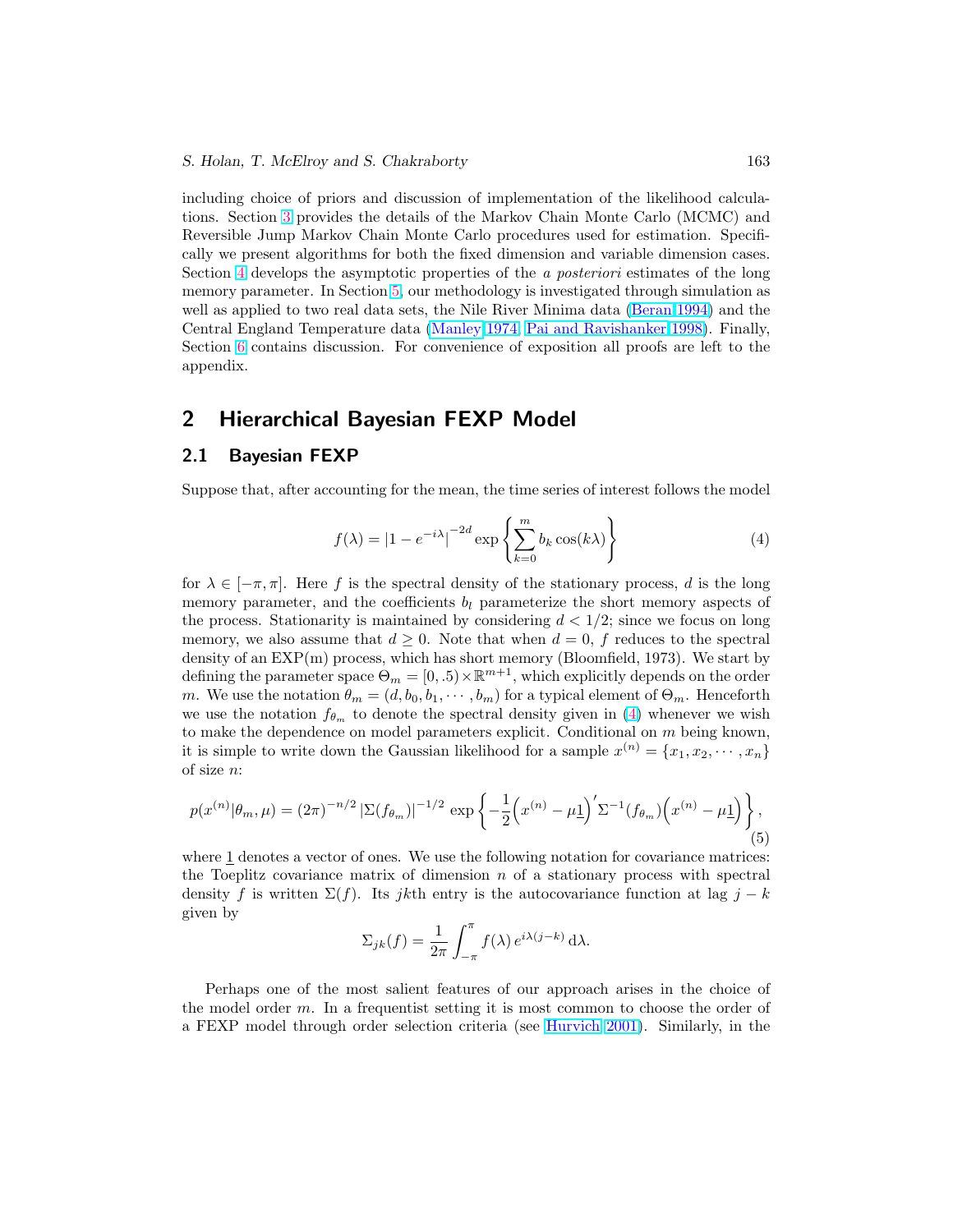<span id="page-5-0"></span>Bayesian context one could maintain the model selection approach and choose m using Bayes factor [\(Gelman et al.](#page-25-0) [2004\)](#page-25-0). However, our approach is more flexible as it takes full advantage of the Bayesian paradigm by putting a prior on  $m$  and selecting the number of terms to be included in the model adaptively. Since the main goal of our analysis is estimation of  $d$ , we incorporate the choice of  $m$  into the modeling framework. This added layer of flexibility in terms of  $m$  enhances the accuracy of the estimate of  $d$  by reducing the underestimation of uncertainty at the model-selection stage.

# 2.2 Likelihood Calculations

Implementation of the Bayesian approach under the exact Gaussian likelihood poses several challenges. First one must form the Toeplitz autocovariance matrix  $\Sigma(f_{\theta_m})$  in [\(5\)](#page-4-0). This requires calculation of the autocovariances of lag L,  ${c<sub>L</sub>}_{L=0}^{n-1}$ , given only knowledge of  $f_{\theta_m}$ . Further, once the autocovariance matrix is constructed there is still a need to calculate both  $|\Sigma(f_{\theta_m})|$  and  $(x^{(n)} - \mu \underline{1})' \Sigma^{-1}(f_{\theta_m})(x^{(n)} - \mu \underline{1})$  (conditional on  $\mu$ ). These quantities present computational difficulties because here the autocovariances decline slowly (at a power law rate) and  $\Sigma(f_{\theta_m})$  is quite ill-conditioned (Chen et al., 2006).

Calculation of the autocovariances proceeds via a spectral factorization method on the short memory portion of [\(1\)](#page-0-0) [\(Pourahmadi](#page-26-0) [1983;](#page-26-0) [Hurvich](#page-25-0) [2002\)](#page-25-0). Specifically, given  $b_0, \ldots, b_m$  one can write down an equivalent MA( $\infty$ ) representation (under mild conditions) using the formula

$$
\beta_j = \frac{1}{2j} \sum_{k=1}^j k b_k \beta_{j-k},
$$

with  $\beta_0 \equiv 1$  and  $\beta_j$   $(j = 1, 2, 3, ...)$  equal to the MA( $\infty$ ) coefficients. Furthermore, the innovation variance,  $\sigma_{\epsilon}^2$  can be expressed as  $\sigma_{\epsilon}^2 = 2\pi \exp(b_0)$ . Next, let  $\tilde{c}_h$  denote the theoretical autocovariance associated with a specific short memory  $EXP(m)$  model. Here,

$$
\widetilde{c}_h = \sigma_\epsilon^2 \sum_{j=h}^{\infty} \beta_j \beta_{j-h} \quad (h \ge 0).
$$

Since  $\beta_j$  decay exponentially fast, a good approximation to  $\tilde{c}_h$  can be obtained using the truncated version  $\tilde{c}_{h,N}$  for N sufficiently large. Note that  $\tilde{c}_{h,N}$  may be efficiently calculated by taking advantage of the FFT (Fast Fourier Transform); see Hurvich (2002) for a comprehensive discussion.

Similarly, let  ${c<sub>s</sub>^*}$  denote the autocovariances of an ARFIMA(0, d, 0) process with unit innovation variance. Again, since  $\tilde{c}_h$  decay exponentially fast,  $c_L$  can be approximated accurately  $(c_{L,Approx.})$  using  ${c<sub>s</sub>}$  and  $\tilde{c}_{h,N}$  in a "splitting method" [\(Hurvich](#page-25-0) [2002;](#page-25-0) [Bertelli and Caporin](#page-24-0) [2002\)](#page-24-0). Additionally, as suggested by [Hurvich](#page-25-0) [\(2002\)](#page-25-0) the sequence  ${c_{L,Approx.}}_{L=0}^{n-1}$  can be used to simulate a zero-mean Gaussian realization  $x_1, \ldots, x_n$  from the FEXP process  $\{x_t\}$  using the Davies-Harte algorithm [\(Davies and](#page-24-0)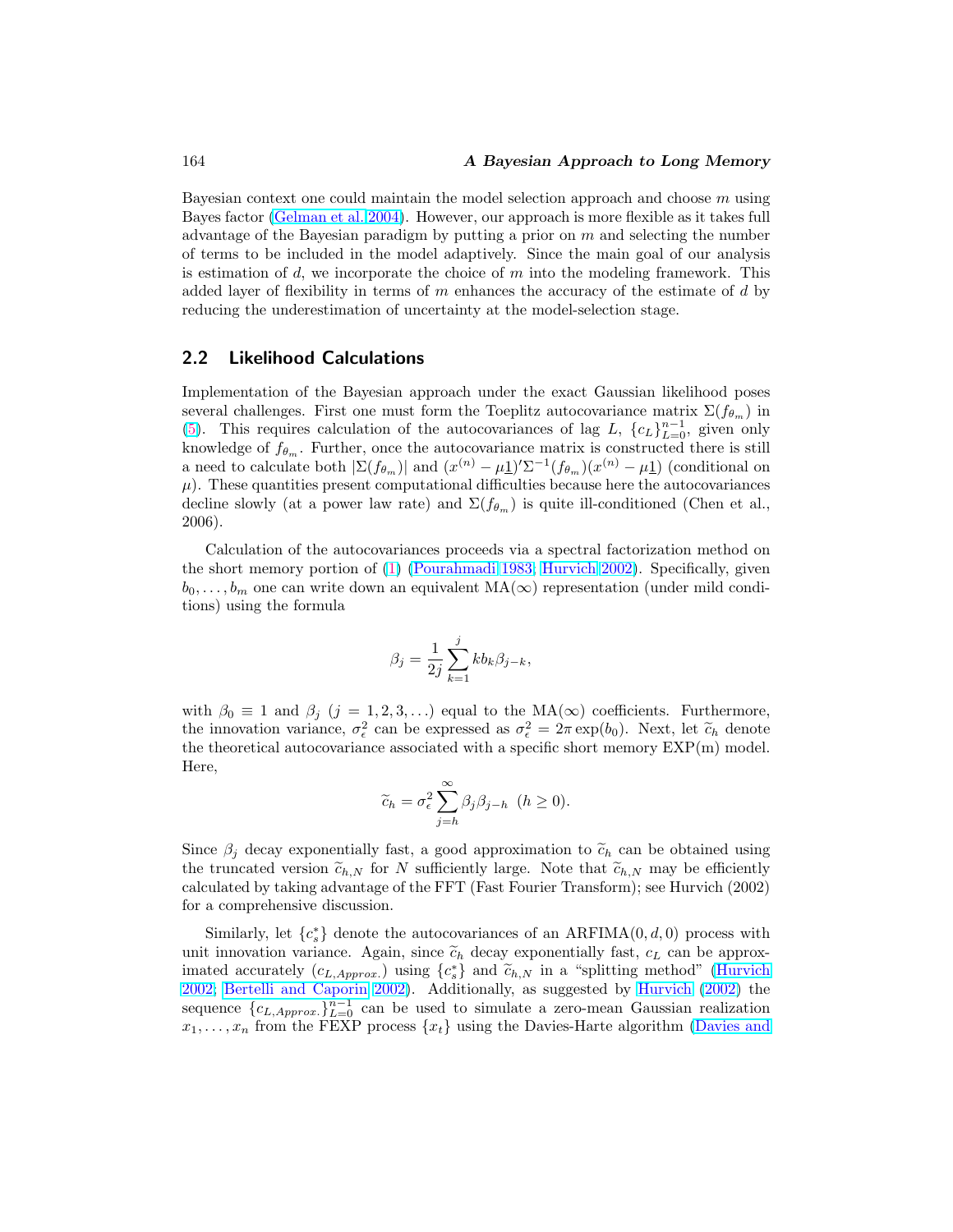## <span id="page-6-0"></span>S. Holan, T. McElroy and S. Chakraborty 165

Harte [1987\)](#page-24-0). The algorithm is exact, in the sense that the autocovariances of the simulated time series exactly match those used as inputs to the algorithm. This algorithm will be used in Section [5](#page-14-0) where our methodology is investigated through simulated data. Finally, the Toeplitz matrix  $\Sigma(f_{\theta_m})$  can be constructed using  $\{c_{L,Approx.}\}_{L=0}^{n-1}$ .

Ultimately the likelihood will be embedded in an MCMC procedure, Gibbs sampling with Metropolis-Hasting steps (Robert and Casella, 2004). For this purpose it is more convenient to work with the log likelihood rather than the likelihood itself. Thus the quantities needed to calculate  $\log p(x^{(n)}|\theta_m,\mu)$  are the quadratic form  ${y^{(n)}}'\Sigma^{-1}(f_{\theta_m})y^{(n)}$ and  $\log |\Sigma(f_{\theta_m})|$ , where  $y^{(n)} = (x^{(n)} - \mu \underline{1})$ . Conditional on  $\mu$ , the first of these quantities, the quadratic form, can be accurately calculated to any desired degree of precision using conjugate gradient (CG) or preconditioned conjugate gradient algorithms (PCG) [\(Chen et al.](#page-24-0) [2006\)](#page-24-0). Similarly log  $\Sigma(f_{\theta_m})$  can be accurately approximated (numerically) in  $O(1)$  operations (Bötcher and Silberman [1999;](#page-24-0) [Chen et al.](#page-24-0) [2006\)](#page-24-0). Therefore we can calculate the exact log likelihood with a high degree of precision. For a detailed discussion see [Chen et al.](#page-24-0) [\(2006\)](#page-24-0).

## 2.3 Hierarchical Priors and Posteriors

We now fix ideas by setting out some specific hierarchical priors. Let  $b = (b_0, b_1, b_2, \dots)$ and  $\sigma^2 = (\sigma_0^2, \sigma_1^2, \sigma_2^2, \cdots)$  be infinite sequences. Then we assign hierarchical priors on the unknown parameters as follows:

$$
b_k|m, \sigma_k^2 \sim \begin{cases} \mathcal{N}(0, \sigma_k^2); & \text{if } k \leq m, \\ \Delta_0; & \text{if } k > m, \end{cases}
$$
  

$$
d \sim \text{Uniform}(0, 1/2),
$$
  

$$
\sigma_k^2|m \sim \begin{cases} IG(\alpha, \beta); & \text{if } k \leq m, \\ \Delta_0; & \text{if } k > m, \end{cases}
$$
  

$$
m \sim \text{Discrete Uniform}\{1, M\},
$$
  

$$
\mu \sim \mathcal{N}(\mu_0, \sigma_\mu^2).
$$

Alternatively, if one has prior information on the order of the model, this information can be incorporated easily into this framework by choosing a Truncated Poisson $\{\eta, M\}$ prior for m, where  $\eta$  is the rate parameter and M represents the maximum possible order of the model. In this context typically the rate parameter is user defined based on prior knowledge, see [Denison et al.](#page-25-0) [\(1998\)](#page-25-0) for a related discussion. Additionally, the support for the prior on  $d$  is chosen in order to maintain stationarity. Here, we denote the point mass at zero via  $\Delta_0$ , the issue being that  $b_k$  and  $\sigma_k^2$  for k exceeding a given  $m$  must be defined to be identically zero. As usual  $IG$  denotes the Inverse Gamma distribution, so that  $\sigma_k^2$  has pdf

$$
p(\sigma_k^2) \propto \exp\left(-\frac{\beta}{\sigma_k^2}\right) (\sigma_k^2)^{-(\alpha+1)}.
$$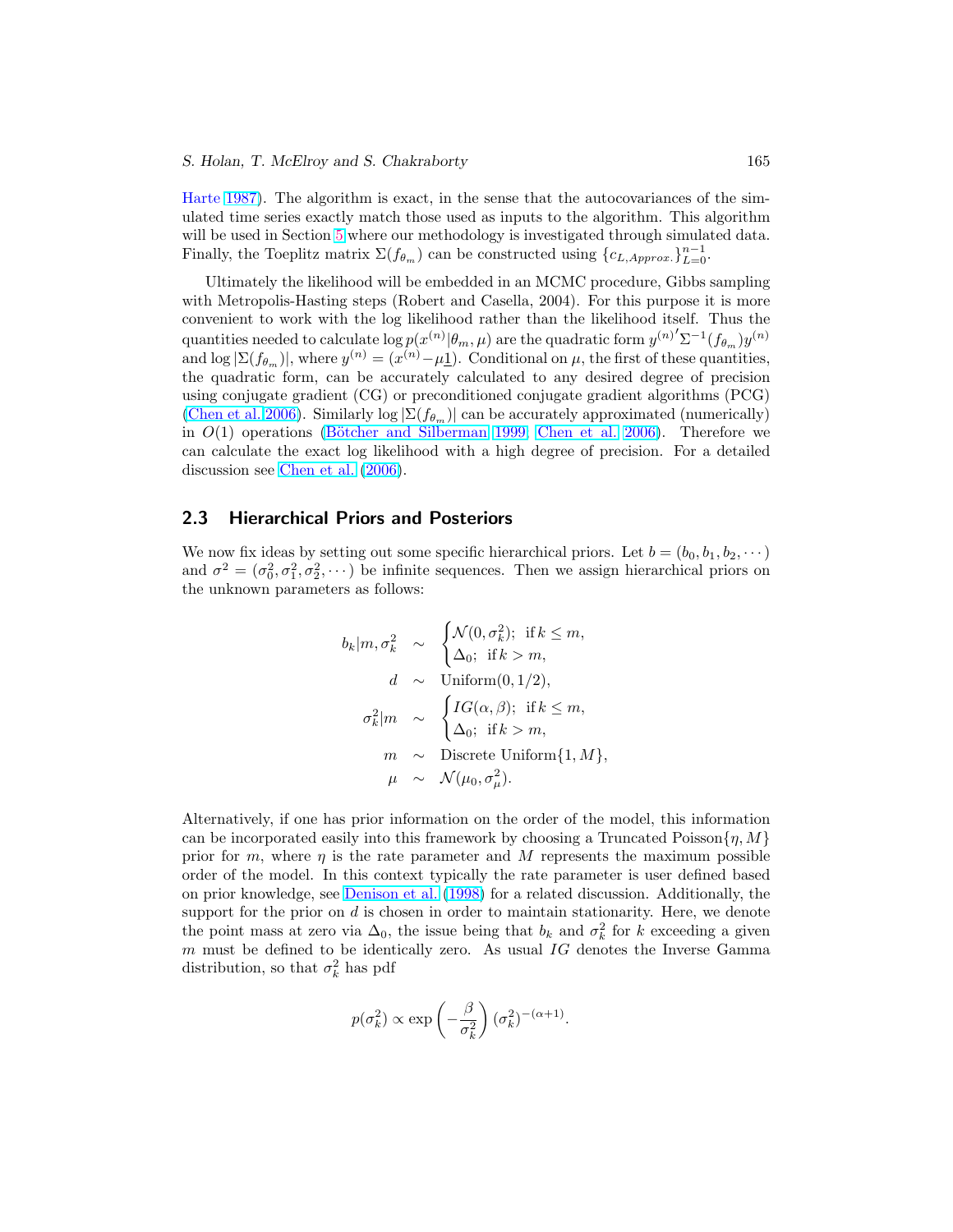## <span id="page-7-0"></span>166 **A Bayesian Approach to Long Memory**

Note that the choices of  $\alpha$ ,  $\beta$ ,  $M$ ,  $\mu_0$ ,  $\sigma_\mu^2$  and  $\eta$  (if appropriate) are determined by the practitioner. The selection of priors is usually problem-specific. Ideally, one would like to elicit these priors from past history. However, for most practical applications, such information is unavailable. In such cases it seems reasonable, at least from robustness considerations, to use near-diffuse priors for the hyperparameters of the hierarchical model. Although this would provide a reasonable approach under a fairly broad range of settings we find that FEXP model coefficients tend to be "relatively" small. For this reason one appropriate strategy is to define the notion of near-diffuse based on the context of the problem. Further this choice of priors can be justified by the heuristic argument that typically in long memory settings one requires long time series in order to be able to adequately estimate quantities of interest. Therefore under most prior specifications there is enough data to overcome the effect due to the prior. As we will find in the next section, we have taken "non-informative" proper priors for  $b_k, d, \sigma_k^2, \mu$  and m, in the sense that on the scale of typical FEXP coefficients the prior provides relatively little information. Moreover, having chosen proper priors, we maintain propriety of the posterior and ensure the objectivity of our approach. Note that in Section [4](#page-13-0) we present asymptotic results under relaxed specification of the hierarchical priors.

In general, hierarchical Bayesian models generate a richer class of models that automatically produce shrinkage estimators of parameters. These shrinkage estimators, by borrowing strength, usually perform better than the regular estimators. Additionally, taking m random we have increased the precision of our estimates as well as added flexibility to our model by allowing the model to adaptively choose its own order given the data. This will be revealed in Section [5,](#page-14-0) when we illustrate our methodology using both simulated data and actual data analyses. Below, we consider the joint posterior distribution of the parameters. Noting that in the prior distributions  $b, \sigma^2$  and  $\mu$  do not depend on d, and the prior distribution of  $d$  does not depend on  $m$ , we have

$$
p(\mu, b, \sigma^2, d, m | x^{(n)}) \propto p(x^{(n)} | b, \sigma^2, d, m, \mu) p(b | \sigma^2, m) p(\sigma^2 | m) p(d) p(m) p(\mu)
$$
  
 
$$
\propto (2\pi)^{-n/2} |\Sigma(f_{\theta_m})|^{-1/2} \exp \left\{-\frac{1}{2} y^{(n)'} \Sigma^{-1} (f_{\theta_m}) y^{(n)}\right\}
$$
  
 
$$
\times \prod_{k=0}^m (\sigma_k^2)^{-1/2} \exp \left\{-\frac{b_k^2}{2\sigma_k^2}\right\} \times \prod_{k=0}^m \exp \left\{-\frac{\beta}{\sigma_k^2}\right\} (\sigma_k^2)^{-(\alpha+1)}
$$
  
 
$$
\times 1_{[0,1/2)}(d) \times \frac{1}{M} \times (2\pi \sigma_\mu^2)^{-1/2} \exp \left\{-\frac{1}{2} \frac{(\mu - \mu_0)^2}{\sigma_\mu^2}\right\}, \quad (6)
$$

where  $y^{(n)} = (x^{(n)} - \mu \underline{1})$ . Our primary objective is to find the marginal posterior distribution of d given  $x^{(n)}$ , and use the posterior mean to obtain an estimate for d. The exact posterior distribution  $p(d|x^{(n)})$  is given in [\(15\)](#page-13-0) of Section [4,](#page-13-0) and the posterior mean is

$$
\widehat{d} = \int d \, \mathrm{d}P(d|x^{(n)}),\tag{7}
$$

where  $dP(z|\cdots) = p(z|\cdots)dz$  denotes a shorthand notation and z is some vector of parameters. Asymptotic properties of this estimate are considered in Section [4.](#page-13-0) In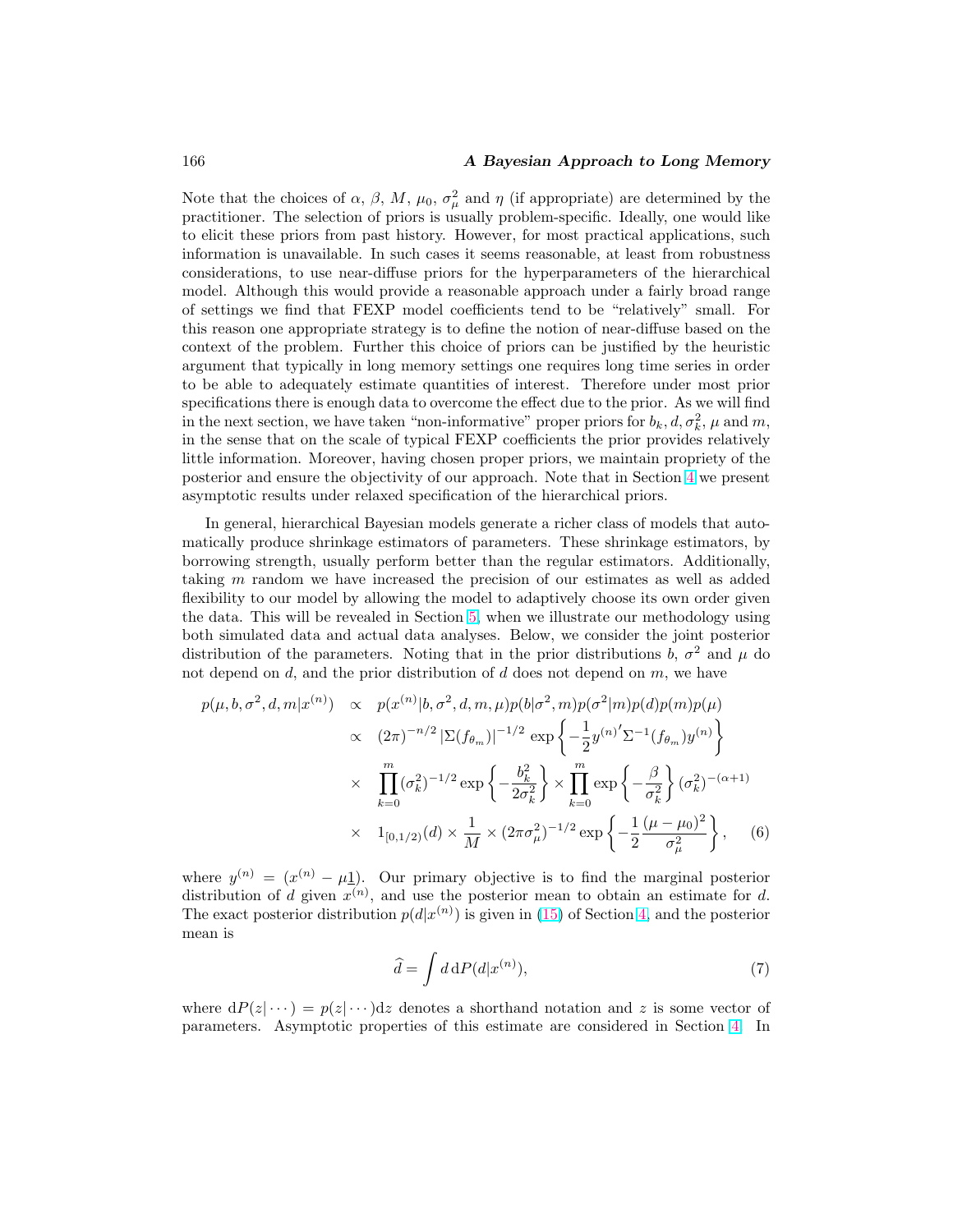<span id="page-8-0"></span>practice, the marginal posterior  $p(d|x^{(n)})$  is intractable, as its evaluation requires high dimensional numerical integration. Thus we adopt the popular alternative approach of MCMC, which requires generating samples from the full conditionals of the different parameters given the remaining parameters and the data. Some further details in this direction are provided in Section 3 below.

# 3 Estimation

# 3.1 Full Conditionals and Fixed Dimensional MCMC

Since some of the full conditionals are not of standard form we have used a Metropolis within Gibbs algorithm [\(Robert and Casella](#page-26-0) [2004\)](#page-26-0). Below we list these full conditionals. Although our general proposed model makes adaptive selection of  $m$  (the model order), in this section we take  $m$  to be fixed and describe our implementation procedure. Subsequently in Section [3.2](#page-10-0) we describe a RJMCMC approach [\(Green](#page-25-0) [1995\)](#page-25-0) for the case in which  $m$  is random.

First, since the prior distribution of  $\sigma^2$  does not depend on d or  $\mu$ , and the prior distributions of d and  $\mu$  do not depend on m, it is easy to see that the full conditional of  $\sigma_k^2$  is conjugate. As a result, it is straight forward to show that the full conditional of  $\sigma_k^2$  is  $IG$  and is given by

$$
p(\sigma_k^2 | d, m, b_0, b_1, \dots, b_k, \dots, b_m) \sim IG\{(\alpha + 1/2), (b_k^2/2 + \beta)\}.
$$
 (8)

Although the full conditional of  $b = (b_0, \ldots, b_m)$  is not conjugate under this model it is equally straight forward to derive and is given by

$$
p(b|m, \sigma^2, d, \mu, x^{(n)}) \propto (2\pi)^{-n/2} |\Sigma(f_{\theta_m})|^{-1/2} \exp\left\{-\frac{1}{2}y^{(n)'}\Sigma^{-1}(f_{\theta_m})y^{(n)}\right\}
$$

$$
\times \prod_{k=0}^m (\sigma_k^2)^{-1/2} \exp\left\{-\frac{b_k^2}{2\sigma_k^2}\right\}.
$$
 (9)

Furthermore, the full conditional of d can be expressed as

$$
p(d|\sigma^2, m, b, \mu, x^{(n)}) \propto (2\pi)^{-n/2} |\Sigma(f_{\theta_m})|^{-1/2} \exp\left\{-\frac{1}{2}y^{(n)'}\Sigma^{-1}(f_{\theta_m})y^{(n)}\right\}
$$
  
 
$$
\times 1_{[0,1/2)}(d). \tag{10}
$$

Finally the full conditional of  $\mu$  is given by

$$
p(\mu|b, \sigma^2, d, m, x^{(n)}) \sim \mathcal{N}(\mu^*, \sigma_\mu^{*2}),
$$
\n(11)

where  $\mu^* = c_2/c_1$ , and  $\sigma_{\mu}^{*2} = 1/c_1$  with

$$
c_1 = \left\{ \underline{1}' \Sigma^{-1} (f_{\theta_m}) \underline{1} + \sigma_{\mu}^{-2} \right\}
$$
 and  $c_2 = \left\{ x^{(n)'} \Sigma^{-1} (f_{\theta_m}) \underline{1} + \mu_0 \sigma_{\mu}^{-2} \right\}.$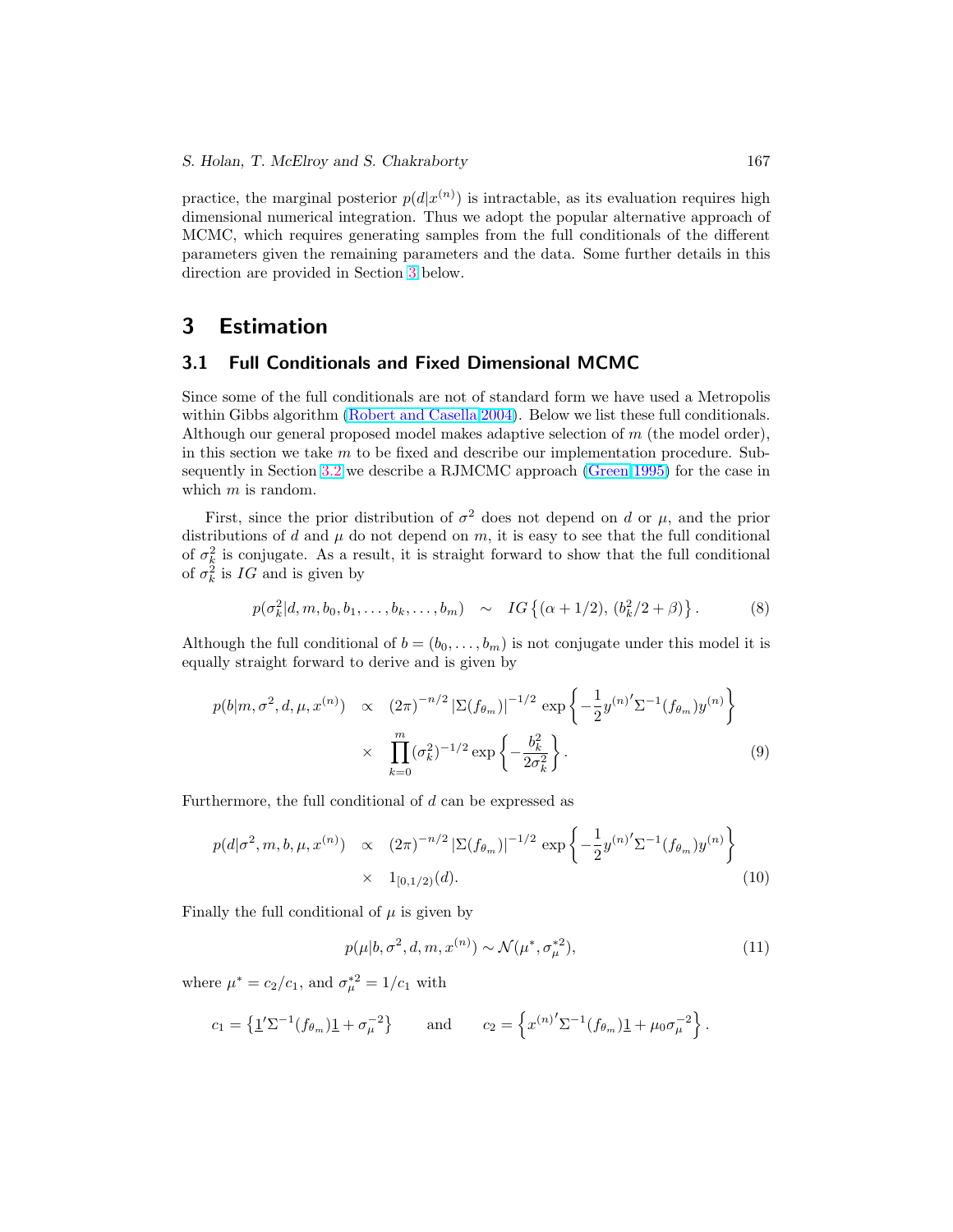<span id="page-9-0"></span>In the case of fixed model dimension implementation, MCMC is relatively straightforward given the calculated likelihood. The general algorithm we use is a Gibbs sampler (Gelfand and Smith, 1990), although several Metropolis-Hastings (M-H) steps will be required. The pdfs given in [\(8\)](#page-8-0) and [\(11\)](#page-8-0) are standard and so can be sampled from directly (given  $c_1$  and  $c_2$ ). Unfortunately, generating samples from [\(9\)](#page-8-0) and [\(10\)](#page-8-0) is more complicated and requires M-H updates. The algorithm proceeds as follows:

Step 1: Set initial values for all parameter values.

- Step 2: Generate samples from [\(8\)](#page-8-0).
- **Step 3:** Using a Random-Walk, M-H sample the  $b_k$ 's one at a time from [\(9\)](#page-8-0) holding all  $b_i$  fixed for  $j \neq k$ .
- Step 4: Using an Independent M-H step sample from [\(10\)](#page-8-0).

Step 5: Generate samples from  $(11)$ .

Step 6: Repeat.

For the implementation of the M-H algorithm, one needs a candidate generating density. [Chib and Greenberg](#page-24-0) [\(1995\)](#page-24-0) have several proposals in this regard. For specificity, let  $b_k$ denote the current state for the parameter  $b_k$ ; we then draw a candidate value  $b_k^*$  using a  $\mathcal{N}(b_k, \delta_k^2)$  proposal distribution, where the  $\delta_k$  are user defined tuning parameters. The algorithm accepts  $b_k^*$  as a new value of  $b_k$  with acceptance probability

$$
\alpha_{b_k} = \min \left\{ 1, \frac{p(b_k^* | m, \sigma^2, d, \mu, x^{(n)})}{p(b_k | m, \sigma^2, d, \mu, x^{(n)})} \right\},\,
$$

where  $p(b_k|m, \sigma^2, d, \mu, x^{(n)})$  is given in [\(9\)](#page-8-0). Similarly for  $d^*$  draw a candidate value from a  $U(0, 1/2)$  proposal distribution and accept  $d^*$  as a new value of d with acceptance probability

$$
\alpha_d = \min\left\{1, \frac{p(d^*|\sigma^2, m, b, \mu, x^{(n)})}{p(d|\sigma^2, m, b, \mu, x^{(n)})}\right\},\,
$$

where  $p(d|\sigma^2, m, b, \mu, x^{(n)})$  is given in [\(10\)](#page-8-0).

The algorithm proposed here is not unique. In fact, one alternative would be to sample the  $b_k$ 's jointly using a multivariate proposal distribution. Often, in cases where the parameters are correlated blocking will improve convergence. However, on occasion blocking parameters in a single group becomes more detrimental than beneficial. Specifically, as the number of component  $b_k$ 's increases it becomes more likely to have components fall in the tails of the full conditional distribution. This in turn will produce a small value for the test ratio and hence very few proposed values will be accepted, thus slowing convergence [\(Gamerman and Lopes](#page-25-0) [2006,](#page-25-0) chap. 6). Balancing these different factors, we sample the  $b_k$ 's one at a time. Further, specific choices of proposal distributions for  $b_k$  and d can be modified. It should be noted that the choices presented here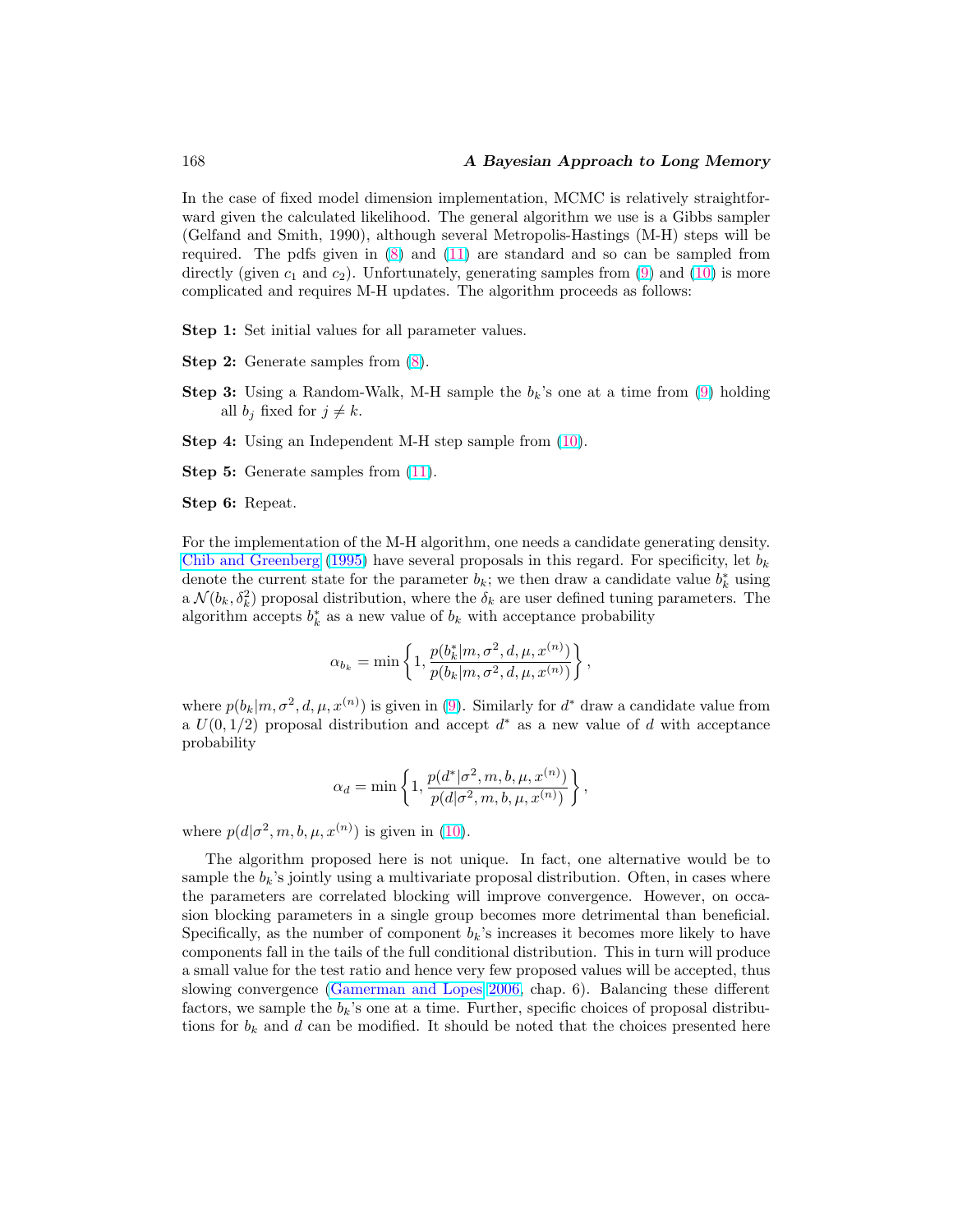<span id="page-10-0"></span>are a matter of preference as their implementation is straight forward while yielding good acceptance probabilities.

In the case where the model dimension is fixed  $\alpha$  priori it is natural to estimate models using several different orders (values of  $m$ ). Then, with these models in hand, one can choose a final model through the use of Bayes factor or DIC; see [Gelman et al.](#page-25-0)  $(2004)$  for further discussion. Since we propose variable dimension modeling of d, where the order  $m$  is taken as a model parameter, we do not pursue discussion of order selection further in this section.

## 3.2 Adaptive Model Selection Procedure and RJMCMC

The variable dimension case is substantially more difficult to handle as we are potentially changing dimensions on each MCMC iteration. In this case,  $m$  is a random parameter to be adaptively estimated from the data. To facilitate model estimation we require the full conditional distribution of m. Thus, for  $m = 1, \ldots, M$ , the full conditional of m can be written as

$$
p(m|b, \sigma^2, d, \mu, x^{(n)}) \propto (2\pi)^{-n/2} |\Sigma(f_{\theta_m})|^{-1/2} \exp\left\{-\frac{1}{2}y^{(n)'}\Sigma^{-1}(f_{\theta_m})y^{(n)}\right\}
$$
  
 
$$
\times \prod_{k=0}^m (\sigma_k^2)^{-1/2} \exp\left\{-\frac{b_k^2}{2\sigma_k^2}\right\} \times \prod_{k=0}^m \exp\left\{-\frac{\beta}{\sigma_k^2}\right\} (\sigma_k^2)^{-(\alpha+1)}
$$
  
 
$$
\times \frac{1}{M}, \tag{12}
$$

where  $y^{(n)} = (x^{(n)} - \mu \underline{1})$ . Now, for notational convenience, let  $\Psi$  denote the collection of parameters in our model (i.e.,  $\Psi = \Psi_m = (d, b_0, \dots, b_m, \sigma_0^2, \dots, \sigma_m^2, \mu)$ ). To sample from  $p(\Psi|x^{(n)})$  we need to use the reversible jump algorithm [\(Green](#page-25-0) [1995\)](#page-25-0). Here we outline the steps we employ to traverse the posterior probability surface; see [Denison](#page-25-0) [et al.](#page-25-0) [\(1998\)](#page-25-0), [Denison et al.](#page-24-0) [\(2002\)](#page-24-0) and references therein for a general discussion. Under the reversible jump setup, we allow three types of moves: BIRTH (B), DEATH (D), and MOVE (S) where these moves are defined by

- B: propose with probability  $p_m^b$  to increase model dimension by 1,
- D: propose with probability  $p_m^d$  to decrease model dimension by 1,
- S: propose with probability  $p_m^s$  to move in the same model dimension.

Note that in the models we consider we require at least one term always in the model (in addition to  $b_0$ , i.e.,  $b_0$  and  $b_1$ ). Therefore, the probabilities are given as follows:

$$
p_m^b = p_m^d = p_m^s = 1/3; \text{ for } m = 2, ..., M - 1,
$$
  
\n
$$
p_1^b = p_1^s = p_M^d = p_M^s = 1/2,
$$
  
\n
$$
p_M^b = p_1^d = 0.
$$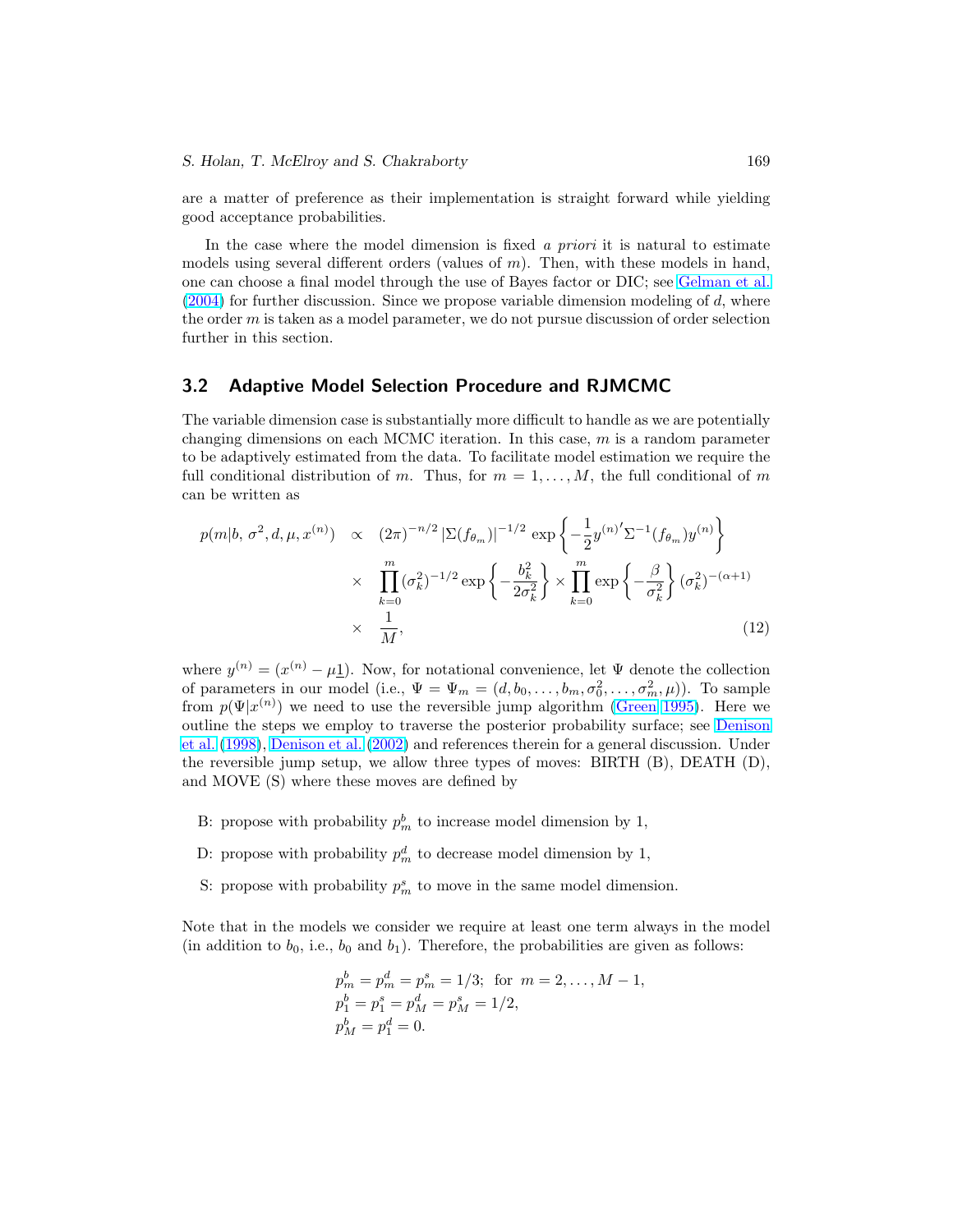<span id="page-11-0"></span>Note that  $p_m^b + p_m^d + p_m^s = 1$ , for all m. Finally, let  $\Psi'$  denote a candidate parameter vector and  $\Psi^{(t)}$  the value of the parameter vector at the t<sup>th</sup> iteration. The algorithm proceeds as follows:

Step 1: Set starting values.

Step 2: Generate  $u_1 \sim U(0, 1)$ 

- if  $u_1 < p_m^b$  then goto B move and obtain  $\Psi'$
- otherwise if  $p_m^b \leq u_1 \leq p_m^b + p_m^d$  goto D move and obtain  $\Psi'$
- otherwise goto S move and obtain  $\Psi'$ .

Step 3: Suppose we goto B move

- (i.) generate  $b_{m+1} \sim \mathcal{N}(0, \tau)$
- (ii.) generate entire  $(m+1 \text{ dimensional}) \sigma^2$  vector
- (iii.) complete a MCMC iteration as in fixed dimensional case and obtain  $\Psi'$ .
- **Step 3':** In D move delete  $b_m, \sigma_m^2$  and obtain  $\Psi'$  via a MCMC iteration. In the S move no addition or deletion is needed, we simply perform a standard MCMC to obtain new  $\Psi'$ .

Step 4: Generate  $u_2 \sim U(0,1)$ 

- if  $u_2 < \min\{1, BF(\Psi', \Psi^{(t)}) \times R\}$  then  $\Psi^{(t+1)} = \Psi'$
- else  $\Psi^{(t+1)} = \Psi^{(t)}$ .

Step 5: Repeat.

The value  $\tau$  in the above algorithm is a user defined tuning parameter chosen, for each data set, in order to obtain an approximate acceptance rate of 20-30% in our B move. In the simulations and applications pursued here (Section [5\)](#page-14-0) we found the value  $\tau = 1$ provided satisfactory acceptance rates (20-30%). Here,

$$
R = \begin{cases} p_{m+1}^d / p_m^b; \text{ if B move,} \\ p_{m-1}^b / p_m^d; \text{ if D move,} \\ 1; \text{ if S move,} \end{cases}
$$
 (13)

and

$$
BF(\Psi', \Psi^{(t)}) = \frac{\int_{\mathbb{R}^{2m'+4}} dP(\Psi'|x^{(n)})}{\int_{\mathbb{R}^{2m+4}} dP(\Psi^{(t)}|x^{(n)})},
$$
\n(14)

where  $R$  and  $BF$  denote the proposal ratio and Bayes factor respectively. An analytic form for BF and a related discussion regarding its appropriateness as an order selector in our setting can be found in Appendix B. Note that in the case where a Truncated Poisson $\{\eta, M\}$  prior is imposed on m, R requires slight modification.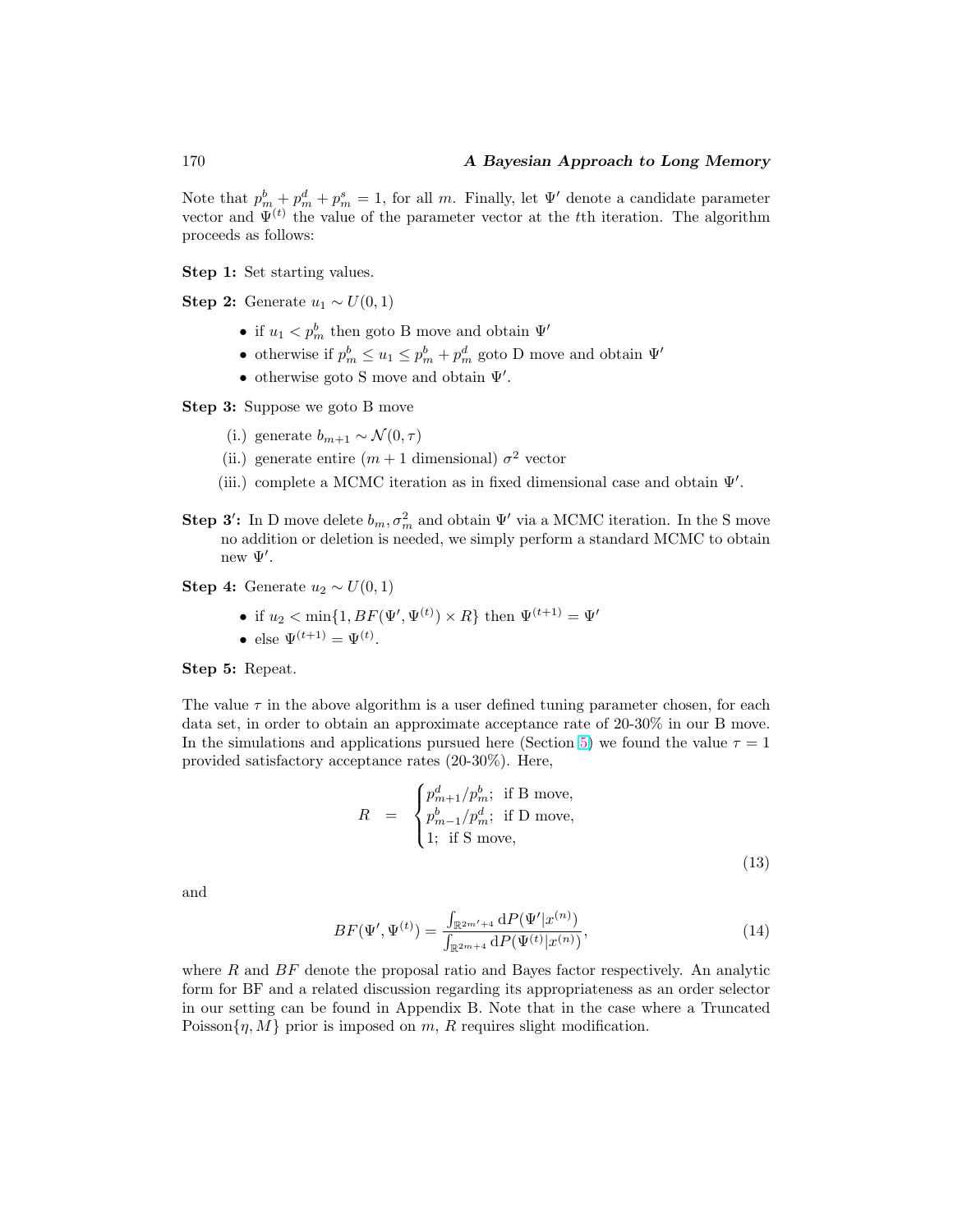<span id="page-12-0"></span>Remark 1. In Appendix B we argue that in our context, for large samples, the BIC provides an approximation to the logarithm of the Bayes factor. Thus, heuristically, the heavy penalty term associated with the BIC enables us to choose a parsimonious model. However, it is important to note that although we show, in our context, BIC can serve as a large-sample approximation to the logarithm of Bayes factor, our model selection is performed at each iteration of the RJMCMC using the Bayes factor (calculated using the marginal likelihood from the Metropolis-Hastings output, see [Chib and Jeliazkov](#page-24-0) [\(2001\)](#page-24-0)) not the BIC approximation. Using the BIC approximation would discard prior information, including the prior on the model dimension and thus would be difficult to justify in a fully Bayesian procedure.

Remark 2. Although our algorithm does not appear to be explicitly sampling from the full conditional of m, it is straight-forward to show that  $p(\Psi'|x^{(n)})$  is equivalent to [\(12\)](#page-10-0). Thus the comparison made in Step 4 is implicitly acting as an M-H step for the parameter m (after integrating out the effects of the nuisance parameter  $\sigma^2$ ) with our proposal distribution equal to the birth/death process.

## 3.3 Missing Data

One advantage of our approach is that missing data can be handled with relative ease. In previous studies involving the FEXP model there has been a tendency to use Whittle approximations to the exact Gaussian likelihood. Most of these approximations do not facilitate estimation in settings where there is missing data. The reason for this is that usually estimation is based on periodogram estimates obtained from the full data. Using the exact Gaussian likelihood the estimation we consider is facilitated via the autocovariance structure and not a periodogram based estimate. Therefore, we can tackle missing data with little added effort.

The method we propose only requires initial (starting) values for the missing data points (in addition to starting values for the algorithm). With these values in hand we can obtain estimates for  $x_{mis}$  based on the predictive distribution. Using obvious notation this can be expressed as

$$
f(x_{mis}|x_{obs}) = \int_{\Psi} f(x_{mis}|x_{obs}, \Psi) dP(\Psi|x_{obs}).
$$

Although we do not pursue such estimation here, this simply amounts to adding an extra Metropolis within Gibbs step to the RJMCMC algorithm proposed in Section [3.2.](#page-10-0) That is, suppose after step t we have a sample  $\tilde{\Psi}^{(t)}$  of the parameter vector. Then we may obtain a sample  $x_{mis}^{(t)}$  by drawing from the full conditional distribution  $f(x_{mis}|x_{obs}, \tilde{\Psi}^{(t)})$ ; see [Palma](#page-26-0) [\(2007,](#page-26-0) chap. 11) and [Gelman et al.](#page-25-0) [\(2004,](#page-25-0) chap. 21) for further details.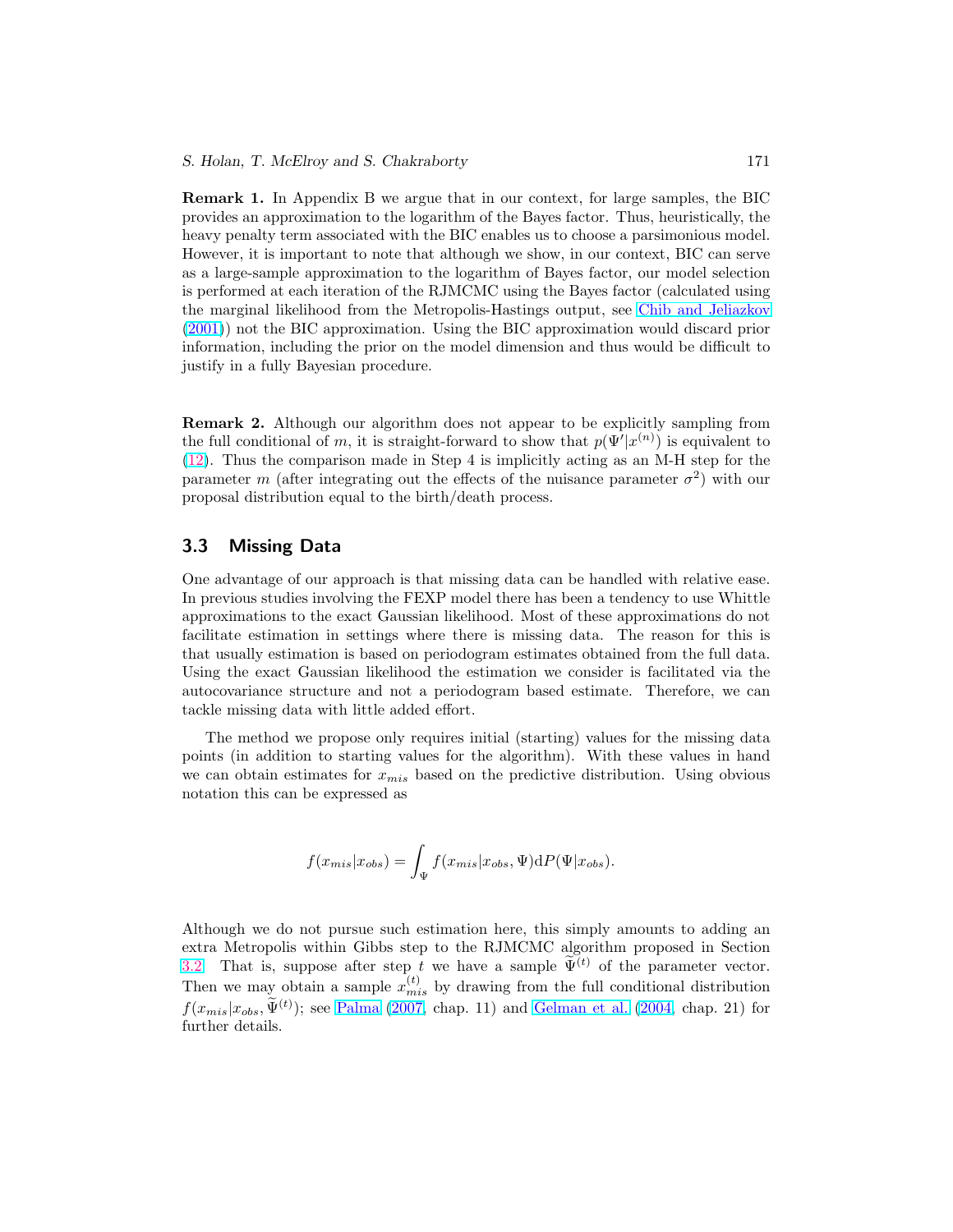# <span id="page-13-0"></span>4 Asymptotic Properties

Here we assume the general setup of Section [2.1,](#page-4-0) so that the priors on the parameters are allowed to be more general than the specific choices of Section [2.3.](#page-6-0) The prior on  $m$ is some discrete distribution that is compactly supported, denoted by  $p(m)$ . We also have priors  $p(b_k|\sigma_k^2,m)$  and  $p(\sigma_k^2|m)$  for all  $k\geq 0$ , but with these distributions equalling the point mass at zero if  $k > m$ . From these we define the joint priors  $p(b|\sigma^2,m)$  and  $p(\sigma^2|m)$ . We also have a prior  $p(d)$  on d, but this does not depend on m (this can be relaxed in the proof). Thus, similar to [\(6\)](#page-7-0), in general the posterior distribution of all the parameters is

$$
p(\mu, b, \sigma^2, d, m | x^{(n)}) \propto p(x^{(n)} | \mu, b, \sigma^2, d, m) p(b | \sigma^2, m) p(\sigma^2 | m) p(d) p(m) p(\mu).
$$

The last five quantities on the right hand side are known priors, and the first quantity is just the likelihood function. For notational convenience – since  $p(b|\sigma^2,m) \times p(\sigma^2|m)$  $p(b, \sigma^2|m)$  anyways – let  $\phi = (b, \sigma^2)$  denote the joint variable, with distribution  $p(\phi|m)$ . Conditional on m,  $\phi$  takes values in  $\mathbb{R}^{m+1} \times \mathbb{R}^{m+1}$  (though the variance parameters  $\sigma^2$ are always non-negative). Denote this space by  $\Phi_m$ . Using the shorthand  $dP(z|\cdots)$ for  $p(z) \cdots dz$  (where z is some vector of parameters), the posterior distribution for d is given by

$$
p(d|x^{(n)}) = \frac{\sum_{m} p(d) \int_{\Phi_{m} \times \mathbb{R}} p(x^{(n)} | \mu, \phi, d, m) \mathrm{d}P(\phi|m) \mathrm{d}P(\mu)p(m)}{\sum_{m} \int_{\Phi_{m} \times \mathbb{R}^{2}} p(x^{(n)} | \mu, \phi, d, m) \mathrm{d}P(\phi|m) \mathrm{d}P(\mu) \mathrm{d}P(d)p(m)}.
$$
(15)

Recall that the posterior mean  $\hat{d}$  is given by [\(7\)](#page-7-0). We next present a theoretical result for the asymptotics of  $\hat{d}$ . The data itself is generated from a Gaussian process with spectral density given by [\(4\)](#page-4-0), with fixed parameters  $\tilde{m}$ ,  $\tilde{\mu}$ , and  $\theta_{\tilde{m}}$  that are unknown to the practitioner (here  $\tilde{\theta}_m = (\tilde{d}, \tilde{b}_0, \tilde{b}_1, \cdots, \tilde{b}_m)$  for any m). We next establish asymptotic consistency of  $\hat{d}$  for the true parameter  $\hat{d}$ ; our method follows that of [Liseo et al.](#page-26-0) [\(2001\)](#page-26-0), appropriately generalized to our hierarchical model.

**Theorem 1.** Let  $p(m)$  and  $p(d)$  denote the prior distributions for m and d respectively where  $p(m)$  is a compactly supported discrete distribution and  $p(d)$  is a compactly supported continuous distribution on  $(0, .5)$ . Additionally, define priors  $p(b_k | \sigma_k^2, m)$  and  $p(\sigma_k^2|m)$  for all  $k\geq 0$  such that for  $k>m$  these priors equal the point mass at zero. From these priors define the joint priors  $p(b|\sigma^2, m)$  and  $p(\sigma^2|m)$  and let  $\phi$  denote the joint variable  $(b, \sigma^2)$  with distribution  $p(\phi|m)$ . Conditional on m,  $p(\phi|m)$  takes values in  $\mathbb{R}^{m+1} \times \mathbb{R}^{m+1} = \Phi_m$  (though the variance parameters are always non-negative), and

$$
p(d|x^{(n)}) \propto \sum_{m} p(d) \int_{\Phi_m \times \mathbb{R}} p(x^{(n)}|\mu, \phi, d, m) dP(\phi|m) dP(\mu)p(m).
$$

Assuming that the data are generated from a Gaussian process with spectral density given by [\(4\)](#page-4-0) with fixed unknown parameters  $\tilde{m}$  and  $\tilde{\theta}_{\tilde{m}} = d, b_0, b_1, \cdots, b_{\tilde{m}}$ , d given by [\(7\)](#page-7-0) converges to  $\tilde{d}$  in probability.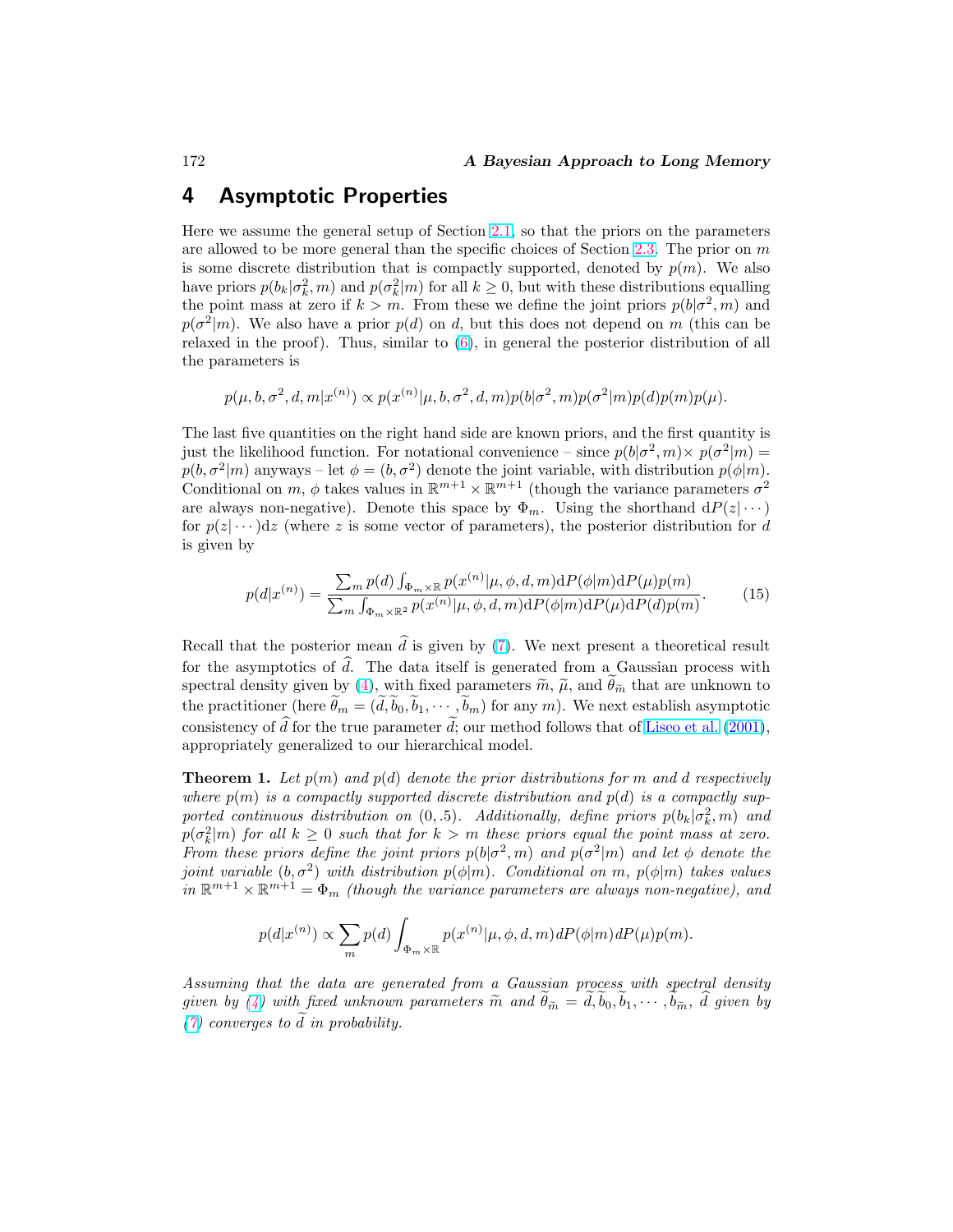<span id="page-14-0"></span>**Remark 3.** The proof of Theorem 1 still holds when the variance of  $b_i$  are not considered i.i.d. as specified in Section [2.3.](#page-6-0) In fact, the proof is based off of  $p(\sigma^2|m)$ , and nowhere uses the idea that the variances are i.i.d. Thus,  $\sigma_k^2$  could be taken dependent and not identically distributed. Further, each distribution could also depend on  $m$  explicitly, e.g., if they are specified as identically distributed Inverse Gamma, the  $\alpha$  and  $\beta$  parameters could depend on m. This is permissible since the distribution of  $m$  has finite support. Finally, making these changes to the prior specification would increase the generality of the model without substantially increasing the computational complexity.

# 5 Case Studies

In this section we illustrate our proposed Bayesian FEXP model for estimation of the long memory parameter d. We first begin by demonstrating the effectiveness of our approach by way of three simulation studies using both fixed and variable dimension estimation. Subsequently we analyze the benchmark Nile River Minima data [\(Beran](#page-24-0) [1994\)](#page-24-0), and the Central England Temperature data [\(Manley](#page-26-0) [1974;](#page-26-0) [Pai and Ravishanker](#page-26-0) [1998\)](#page-26-0). The prior parameters  $\alpha$  and  $\beta$  from the  $IG$  prior on  $\sigma_k^2$  (for all k) were fixed at 2.333 and 1.333 respectively, thus providing an IG prior having mean equal to 1 and variance equal to 3. For the prior on  $\mu$  the value of  $\mu_0$  and  $\sigma_\mu^2$  were fixed at 0 and 10<sup>5</sup> respectively and for the prior on m we fix  $M = 6$  to allow models with up to 7 coefficients (the simulation in Section [5.2](#page-17-0) had  $M = 10$ ). Next, for all model fitting, both simulated and actual data, we run a single MCMC chain for 10,000 iterations discarding the first half for burn in. Convergence of the MCMC is verified through trace plots of the posterior. The starting values for the  $b_k$  parameters, d and  $\mu$  were chosen randomly while the starting values for the  $\sigma_k^2$ 's were set equal to 1. Specifically, the starting values for the  $b_k$  coefficients and  $\mu$  were generated from a  $\mathcal{N}(0,1)$  distribution and d was generated from a uniform distribution with support  $(0, 1/2)$ . Furthermore the tuning parameters,  $\delta_k$ , in the random walk M-H step were fixed at .5 for  $b_0$  and .2 for  $b_k$  $(k \neq 0)$ . Lastly, the posterior expectation [\(7\)](#page-7-0) is approximated by  $\hat{d} = n^{*-1} \sum_{i=1}^{n^*} d_{(i)}$ , where  $d_{(i)}$  are generated from the *i*th MCMC sample, and  $n^*$  denotes the number of such samples used to estimate the parameters after the initial burn in.

## 5.1 Simulation Study

To illustrate the performance of our method we consider two simulation studies. The data used for this empirical investigation are generated using the Davies-Harte algorithm [\(Davies and Harte](#page-24-0) [1987\)](#page-24-0), see Section [2.2.](#page-5-0) Although the Davies-Harte algorithm simulates a zero-mean Gaussian process, we estimated  $d$  via  $(5)$  since in practice, for any given realization, the mean of the simulated process may be non-zero. Furthermore, in cases where the simulated data has mean zero our model should be able to provide a suitable estimate (similar to the non-zero mean case). The first simulation we consider consists of a parameter space where the dimension is held fixed. We denote the first simulation as the "Nile-F" simulation as the parameter values chosen for this model were obtained from log periodogram regression estimates of a FEXP(3) model fit to the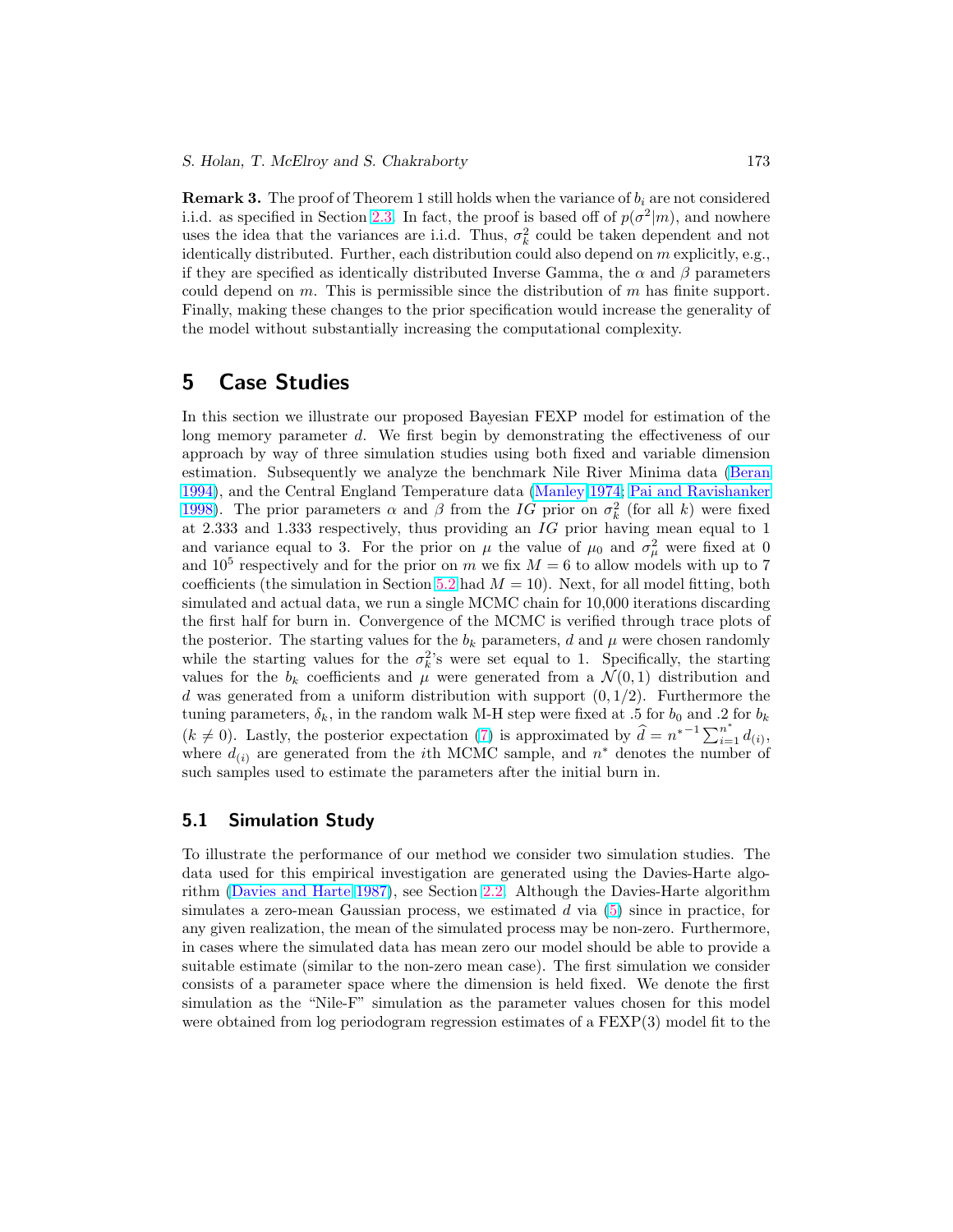## <span id="page-15-0"></span>174 **A Bayesian Approach to Long Memory**

Nile River data (to be analyzed in Section [5.3\)](#page-18-0). Note that log periodogram regression is mean invariant [\(Chen et al.](#page-24-0) [2006\)](#page-24-0) and thus the mean does not need to be taken into account. The exact parameter values used to generate the data for the Nile-F simulation are  $b = (b_0, b_1, b_2, b_3) = (6.640, -121, -232, -044)$  and  $d = .479$ . The second simulation, denoted the "Synthetic" simulation, consists of two models, one having a fixed dimension parameter space and the other with a variable dimension parameter space. The parameter values chosen for this simulation are  $b = (b_0, b_1, b_2) = (2, -1, 1)$ and  $d = .35$ .

Further for both simulations we generated 10 different realizations of the data, with sample size  $n = 500$ , and estimated d and  $b<sub>0</sub>$  using our fixed dimension approach, our variable dimension approach, log periodogram FEXP (lpFEXP) [\(Hurvich](#page-25-0) [2002\)](#page-25-0), and the Geweke Porter-Hudak estimator (GPH) [\(Geweke and Porter-Hudak](#page-25-0) [1983\)](#page-25-0). For the Synthetic simulation we also provide maximum likelihood estimates (mle). The mles were calculated by numerically optimizing the likelihood surface using the optim command in R [\(R Development Core Team](#page-26-0) [2007\)](#page-26-0). For the Nile-F simulation we do not provide mles due to convergence issues in the numerical optimization routine owing to the fact that d is near the boundary of the parameter space for stationary processes. Although more sophisticated likelihood estimation methods, such as the EM algorithm, may be able to improve convergence we do not pursue them here. Note that both lpFEXP and GPH are mean invariant and as such the mean does not need to be taken into account in order to estimate d. For convenience of exposition we denote the fixed dimension estimation in the Synthetic simulation as "Synthetic-F" and the variable dimension estimates as "Synthetic-V". Note that in these simulations we assumed the model order was correctly specified for the lpFEXP and mle as well as our fixed dimension method. In addition, it should be emphasized that all models were fit to the same 10 realizations of the simulated data, including our variable dimension approach. The results for the Synthetic and Nile simulations are reported in Table 1. In particular, Table 1 compares the frequentist properties of our estimator to the log periodogram regression and GPH estimates. That is we compare the mean and standard deviations of the posterior mean,  $\hat{d}_{BFEXP}^{(1)}$ , the lpFEXP estimate,  $\hat{d}_{lpFEXP}$ , GPH estimator,  $\hat{d}_{GPH}$ and the mle estimator,  $\hat{d}_{mle}$ . For completeness we also provide the median of the posterior medians,  $\hat{d}_{BFEXP}^{(2)}$  and a comparison of  $\hat{b}_{0,BFEXP}^{(1)}$ ,  $\hat{b}_{0,BFEXP}^{(2)}$ ,  $\hat{b}_{0,bpFEXP}$  and  $\widehat{b}_{0,mle}$  since the innovation variance,  $2\pi \exp(b_0)$ , may be another parameter of interest.

As a result of this simulation, we find that our method out-performs both log periodogram regression FEXP and GPH, Table 1. Specifically, our estimators exhibit substantially lower standard error in all cases and are in close agreement with the truth. Moreover, the improvement experienced using our estimators can be easily quantified by considering their respective mean squared errors (MSEs). First in the Nile-F simulation the MSEs for  $d_{upFEXP}$  and  $d_{GPH}$  are equal to .0301 and .0256 respectively while the MSE for  $\hat{d}_{BFEXP}^{(1)}$  equals .0035. This constitutes a reduction in MSE of 86%. Additionally, the Nile-F simulation demonstrates that using lpFEXP for estimation of d can lead to estimates in the nonstationary region. Conversely, our estimates are guaranteed to have  $d \in [0, 1/2)$ . Similarly in the Synthetic simulation the MSEs for both  $d_{lpFEXP}$  and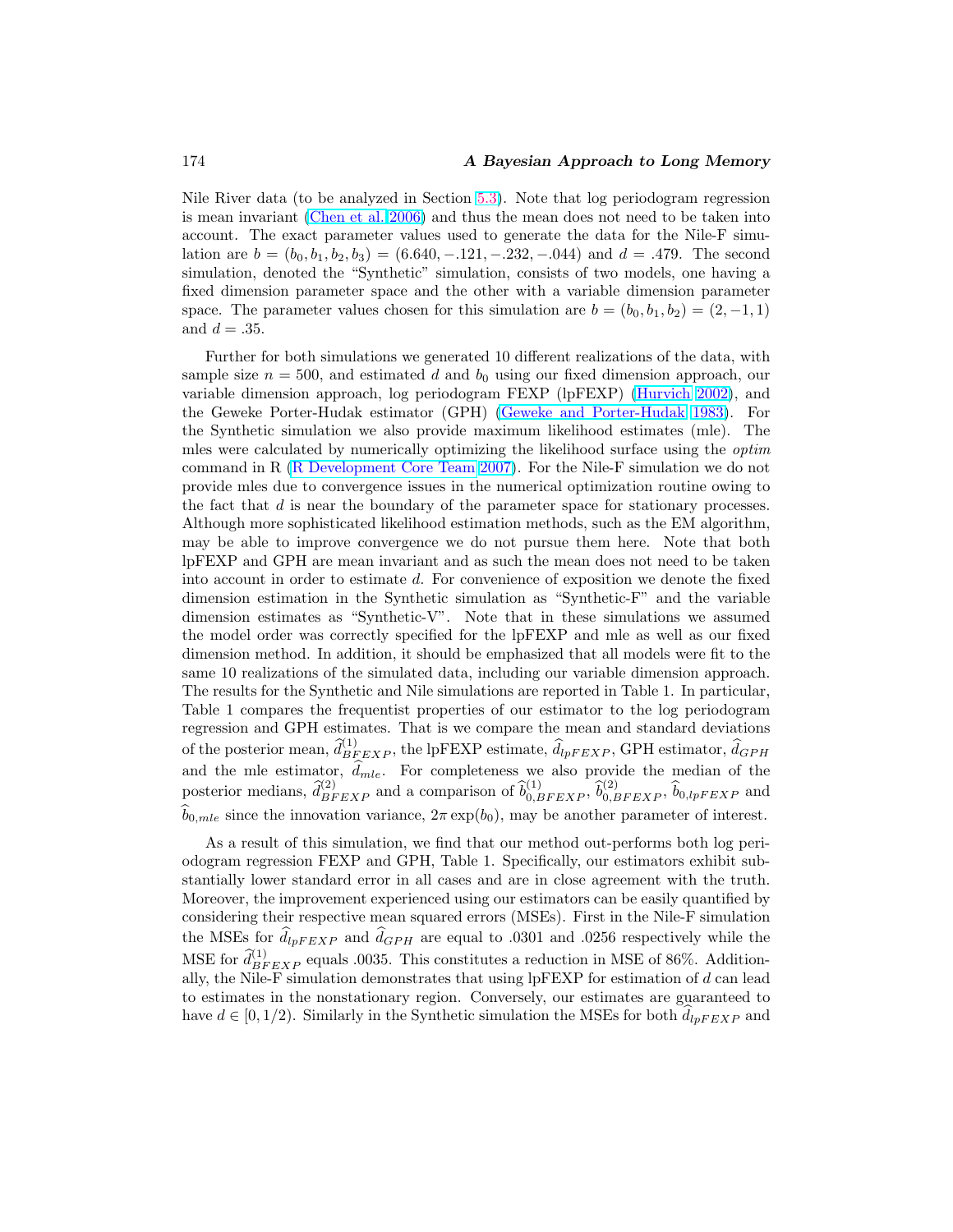| <b>Posterior Results: Simulated Data</b> |              |               |             |  |  |
|------------------------------------------|--------------|---------------|-------------|--|--|
|                                          | Synthetic-F  | Synthetic-V   | Nile-F      |  |  |
|                                          |              | $(mod m = 2)$ |             |  |  |
| $d_{true}$                               | .350         | .350          | .479        |  |  |
| BFEXP                                    | .364(.064)   | .351(.086)    | .429(.030)  |  |  |
| BFEXP                                    | .381         | .368          | .431        |  |  |
| $d_{lpFEXP}$                             | .395(.151)   |               | .501(.172)  |  |  |
| $d_{GPH}$                                | .423(.140)   |               | .499(.159)  |  |  |
| $d_{mle}$                                | .335(.081)   |               |             |  |  |
| $b_{0,true}$                             | 2.000        | 2.000         | 6.640       |  |  |
| $\widehat{b}_{0,BFEXP}^{(1)}$            | 1.975(.069)  | 1.973(0.073)  | 6.623(.074) |  |  |
| $\widehat{b}^{(2)}_{0,BFEXP}$            | 1.977        | 1.977         | 6.624       |  |  |
| $b_{0,lpFEXP}$                           | 1.986(0.107) |               | 6.616(.101) |  |  |
| $b_{0,mle}$                              | 1.985(.073)  |               |             |  |  |

Table 1: Results of simulation study for the Synthetic-F, Synthetic-V and Nile simulations. Note that 10 simulations were used in the construction of these estimates and that for the Bayesian estimates one MCMC chain was used with 10,000 iterations and the first half of the iterations were discarded for burn in. Additionally, the superscripts 1 and 2 denote the mean of the posterior means and the median of the posterior medians respectively. The number in parenthesis denotes the standard deviation, where applicable.

 $\widehat{d}_{GPH}$  are equal to .025 whereas  $\widehat{d}_{mle}$  equals .0069. In contrast, the MSE for our fixed dimension estimate (Synthetic-F)  $\hat{d}_{BFEXP}^{(1)}$  equals .004. This constitutes reduction in MSE of 84% over  $\hat{d}_{lpFEXP}$  and  $\hat{d}_{GPH}$  and a reduction in MSE of 42% over  $\hat{d}_{mle}$ .

On the other hand, using our variable dimension approach (Synthetic-V), the MSE for  $\hat{d}_{BFEXP}^{(1)}$  equals .0073. It should be emphasized that this estimate is extraordinary in that the reduction in MSE is 70% over both  $\hat{d}_{GPH}$  and a correctly specified model order estimate  $\hat{d}_{lpFEXP}$ . As expected, in the case of  $\hat{d}_{mle}$  we see that there is a slight price to be paid for using our variable dimension approach over a correctly specified mle. This price amounts to a reduction in MSE of 5.8% over  $\hat{d}_{BFEXP}^{(1)}$ . This slightly higher MSE, for  $\widehat{d}_{BFEXP}^{(1)}$  versus  $\widehat{d}_{mle}$ , can be attributed to the additional source of uncertainty experienced from estimating m (the model order). Of course, this comparison assumes that we would know the correct model order for the mle a priori which we would not in practice. Additionally, we notice from this simulation study that for the variable dimension case our model is able to pick up the right order over 70% of the time. This in a way provides protection against model misspecification. That is, while benefiting from the protection of model order misspecification we still obtain tremendous gains in MSE over several popular (correctly specified) alternative estimators. This "automatic model order selection" is indeed a novelty of our approach.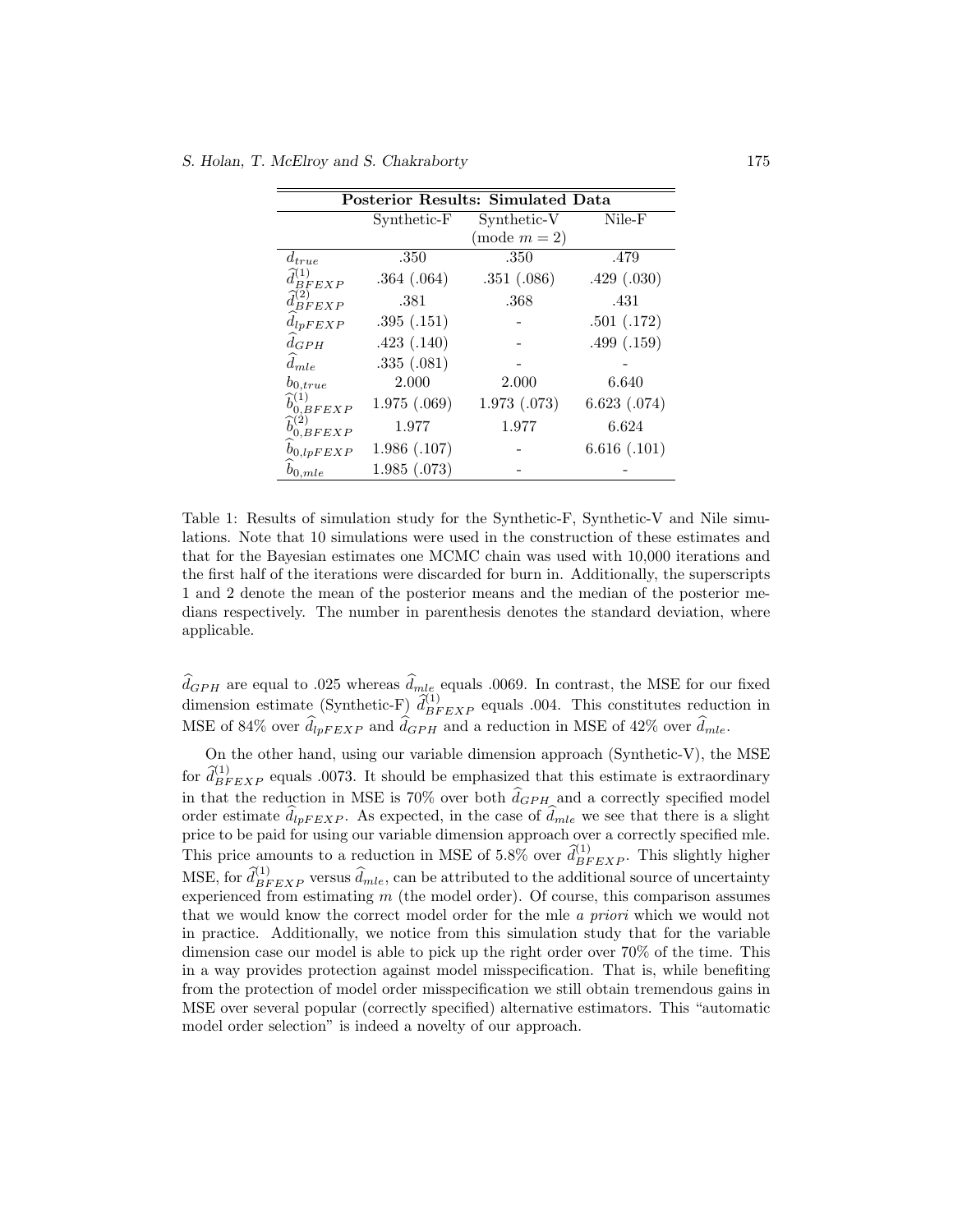Alternatively, looking at each individual simulation (results available on request) for the variable dimension case we identify that estimation is less precise for the 30% of the cases where the model has not picked up the correct order. This, in some sense, sends a warning that when working with real data it is important to choose the order of the model carefully. Particularly, when we have no prior notion about the correct model order it is dangerous to choose the order in an ad hoc fashion using log periodogram regression. Although there has been some research undertaken for model selection in this setting [\(Moulines and Soulier](#page-26-0) [2000\)](#page-26-0), the order selection criteria usually rely on asymptotic theory and thus may be unsuitable for use in many practical situations.

## 5.2 Model Misspecification

For the types of models we consider it is fairly typical to assume that the coefficients  $b_k$  decay to zero at an exponential rate [\(Hurvich and Brodsky](#page-25-0) [2001\)](#page-25-0). As such, in practice, the maximum model order M can be chosen either to contain the true model order or be large enough that the remaining model coefficients are not significantly different from zero. In fact, in practice, one would choose  $M$  large enough so that the estimated model orders are always less than  $M$ . If the estimated model order achieves the value M frequently during the MCMC iterations one would choose M larger and re-estimate the model. Nonetheless, it is possible that the true model order is greater than M. For example, this occurs in the case where the true model is a  $FAR(1)$ (fractional autoregressive model of order 1). The FAR(1) model can be equivalently expressed as a FEXP( $\infty$ ) model. In this case the coefficients  $b_k = \xi^k/k!$  for  $k = 1, 2, \ldots$ ,  $b_0 = \log(\sigma^2/2\pi)$  for  $\sigma^2$  equal to the innovation variance and  $\xi$  equal to the autoregressive parameter. Therefore, estimating a FAR(1) model using our approach leads to a model misspecification.

To illustrate the effect that this type of model misspecification has on our estimation procedure we conducted a simulation. In particular we generated 10 realizations from a FAR(1) model with  $d = .35$ ,  $\xi = .5$ , sample size  $n = 500$ , and innovation variance equal to one. The  $FAR(1)$  models were generated using the R contributed package "Fracdiff". In particular, we chose  $M = 10$  to allow models with up to 11 coefficients, since  $b_{10} = 2.7 \times 10^{-10}$ ; however, note that the true model order is infinite. We ran our MCMC for 10,000 iterations discarding the first 5000 for burn in. Convergence was assessed through trace plots of the posterior. For comparison, we also estimated d with a correctly specified  $FAR(1)$  model using the *fracdiff* command (see the R contributed package "Fracdiff"). This command estimates d using maximum likelihood with the likelihood approximated using the fast and accurate method of [Haslett and Raftery](#page-25-0) [\(1989\)](#page-25-0). The mean of our estimator for d was .427 with standard deviation of .043 and  $MSE=.008$  (across the ten simulated data sets), whereas the  $FAR(1)$  estimator for d had mean=.211 with standard deviation=.146 and MSE=.041. Thus our estimator exhibits a 80.49% reduction in MSE over the FAR(1) estimator. A histogram of the model dimensions over all 50,000 MCMC iterations is shown in Figure [1.](#page-18-0) One thing to note is that only one model had dimension greater than or equal to 8 during the MCMC iterations and no model ever had dimension greater than 9. Specifically, one model had

<span id="page-17-0"></span>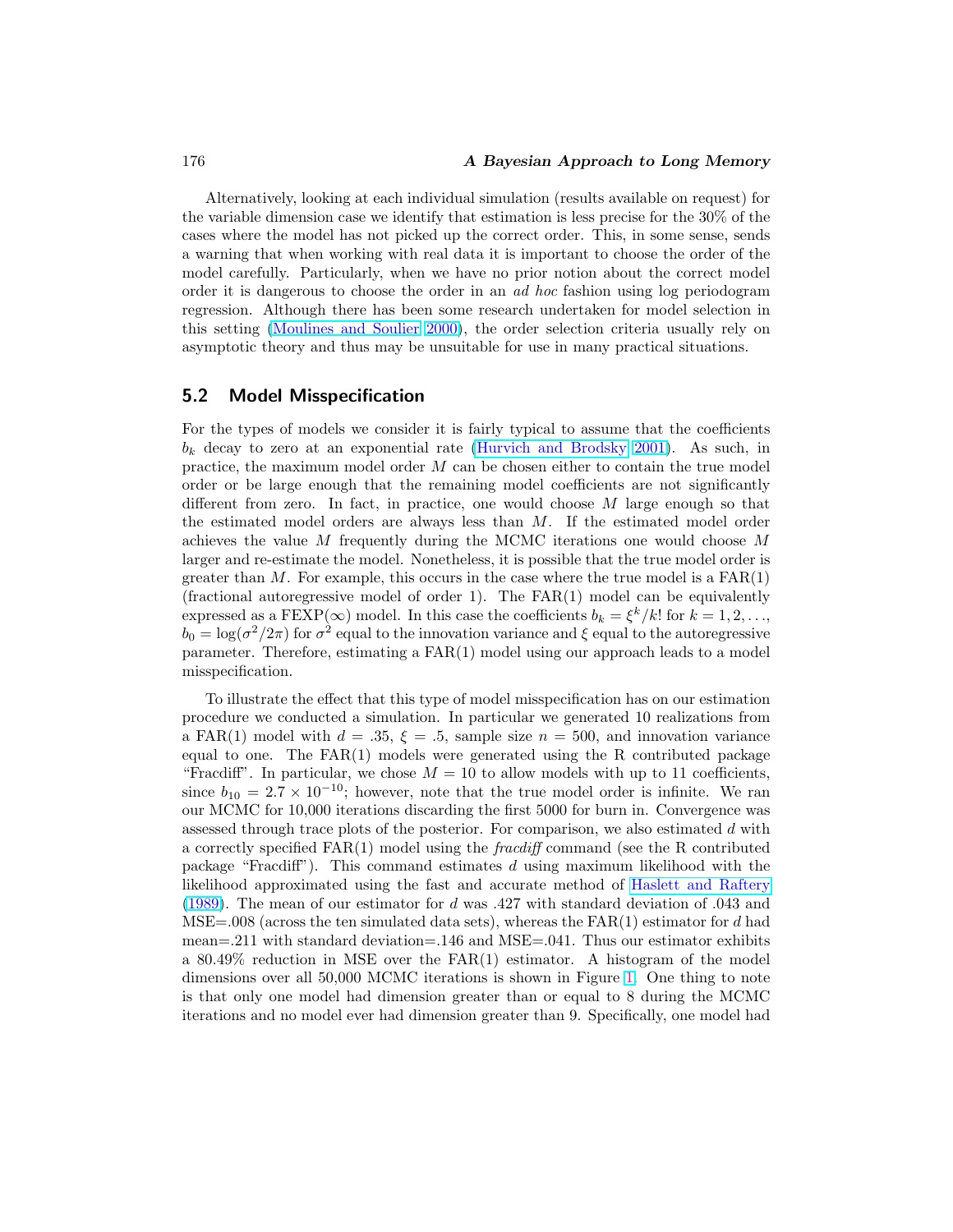<span id="page-18-0"></span>dimension 8 a total of 78 iterations and dimension 9 during 5 iterations. In this case, even with a misspecified model our method performs well.





The results of this simulation should be compared with the results presented in Section [4.](#page-13-0) In particular, it may seem conflicting that consistency results hold despite model misspecification. However, it should be emphasized that the consistency result is for the estimate of the long memory parameter and in our case the model order parameter is not directly connected with  $d$ . Therefore, higher values of  $m$  simply help discriminate between short range and long range components. Thus, m and  $(b_0, b_1, \dots, b_m)$  are essentially nuisance parameters that have a more limited effect on the distribution of d.

## 5.3 Nile River Data

We now illustrate our proposed methodology with the benchmark Nile River minima data [\(Beran](#page-24-0) [1994\)](#page-24-0). This data set contains yearly minimal water levels of the Nile River for the years 622 to 1281 ( $n = 663$ ). A detailed description of the data can be obtained from [Beran](#page-24-0) [\(1994\)](#page-24-0). The first model we estimate has m fixed a priori and equal to 3. This analysis produces interesting results. In particular, when we simulate a process using coefficients equal to the log periodogram coefficients (i.e., Nile-F simulation, Section [5.1\)](#page-14-0) we find close agreement between  $\hat{d}_{BFEXP}^{(1)}$  and d, see Table 1. However, the parameter estimate of d obtained in our analysis differs from that obtained using the lpFEXP.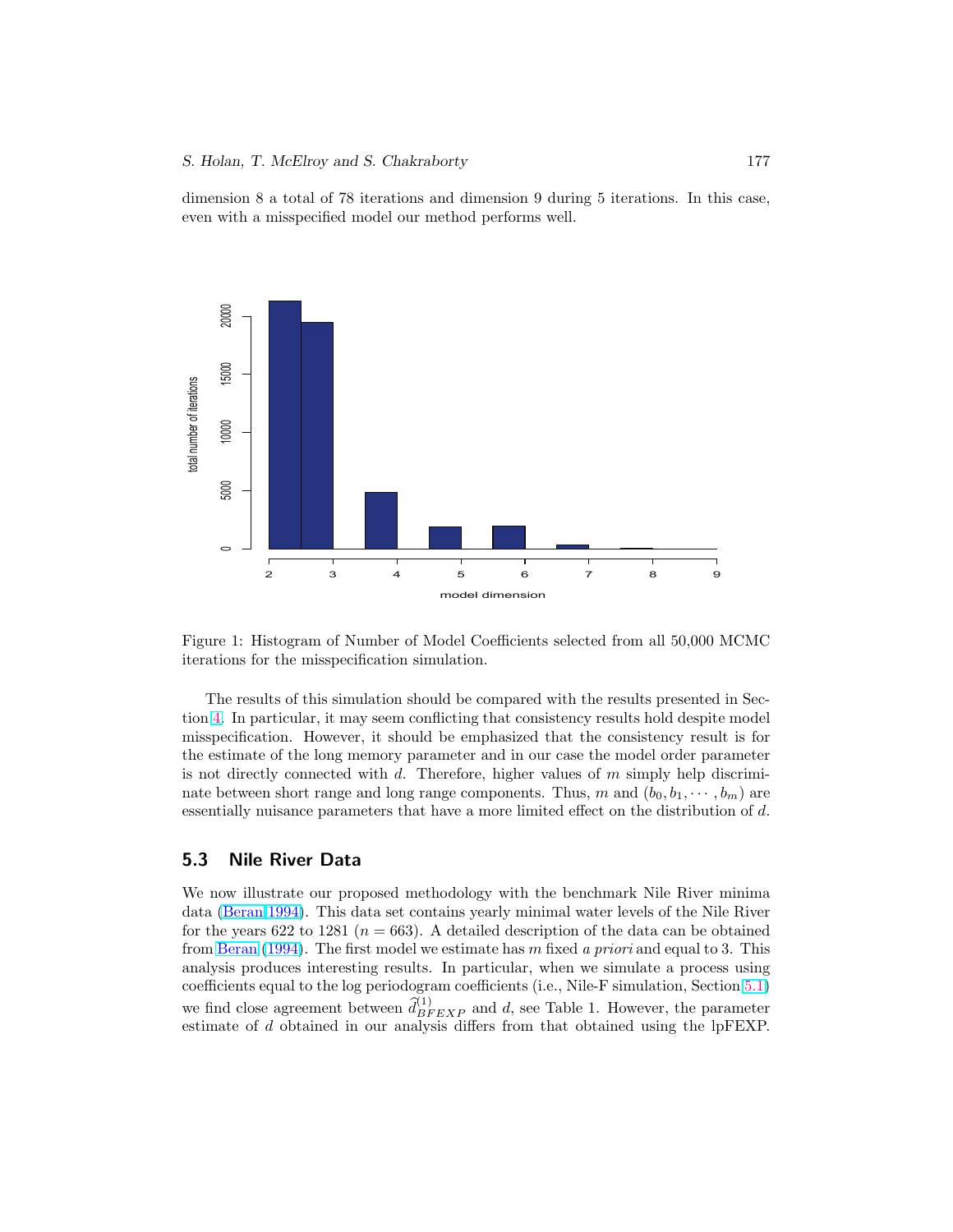<span id="page-19-0"></span>178 A Bayesian Approach to Long Memory

|                                     | Posterior Results: Nile River Minima Analysis |                 |  |
|-------------------------------------|-----------------------------------------------|-----------------|--|
|                                     | Nile - Fixed                                  | Nile - Variable |  |
|                                     | $(m=3)$                                       | $(mod m = 1)$   |  |
| $d_{BFEXP}^{(1)}$                   | .419(.053)                                    | .387(.042)      |  |
| 95% HPD - $\hat{d}_{BFEXP}^{(1)}$   | (.322, .499)                                  | (.316, .475)    |  |
| $\hat{d}_{BFEXP}^{(2)}$             | .428                                          | .383            |  |
| $d_{lpFEXP}$                        | .479                                          |                 |  |
| $d_{GPH}$                           | .504                                          | .504            |  |
| $\widehat{b}^{(1)}_{0,BFEXP}$       | $6.664$ $(.052)$                              | 6.659(.039)     |  |
| 95% HPD - $\hat{b}_{0,BFEXP}^{(1)}$ | (6.551, 6.753)                                | (6.593, 6.733)  |  |
| $\hat{b}_{0,BFEXP}^{(2)}$           | 6.665                                         |                 |  |
| $b_{0,lpFEXP}$                      | 6.640                                         |                 |  |

Table 2: Results of Nile River Minima analysis. Note that for the Bayesian estimates one MCMC chain was used with 10,000 iterations and the first half of the iterations were discarded for burn in. Additionally, the superscripts 1 and 2 denote the mean of the posterior means and the median of the posterior medians respectively. The number in parenthesis denotes the standard deviation.

In fact, the estimates produced by lpFEXP are highly variable and often lie outside the stationary region. This leads us to believe that, for this data set (with  $m = 3$ ), the estimate of d based on a FEXP model estimated via log periodogram regression is perhaps overstated. In short, this phenomenon may be due in part to having fixed the model order a priori. One way around this peculiarity is to let  $m$  be a model parameter to be estimated from the data and to estimate  $d$  via our variable dimensional approach (Section [3.2\)](#page-10-0). Again, it is important to note that similar to the Nile-F simulation we do not provide mles for this analysis due to convergence issues in the numerical optimization routine.

In order to demonstrate the utility of our variable dimension approach we re-analyzed the Nile River data using the reversible jump algorithm of Section [3.2.](#page-10-0) In terms of estimating  $d$  and  $b_0$ , the results obtained from this analysis are consistent with the results from the fixed dimension case, see Table 2. Furthermore, even though we chose a non-informative prior on  $m$ , we obtained parsimonious models from our MCMC samples with the mode of m equal to 1 (i.e., a model with only 2 coefficients  $b_0$  and  $b_1$ ), see Figure [2.](#page-20-0) This aspect of our approach is notable as it exemplifies the fact that the data is driving the model rather than the prior distribution. Additionally, our variable dimension approach preferred the model with 2 coefficients in over 75% of the RJMCMC iterations after the initial burn in, see Figure [2.](#page-20-0) Lastly, the estimates we obtain (Table 2) agree with the estimates of [Ko and Vannucci](#page-26-0) [\(2006a\)](#page-26-0)  $(\hat{d} = .3793, \text{ with } 95\% \text{ credible})$ interval (.327,.427)) and with Beran (1994, Section 10.3)  $(\hat{d} = .38)$ .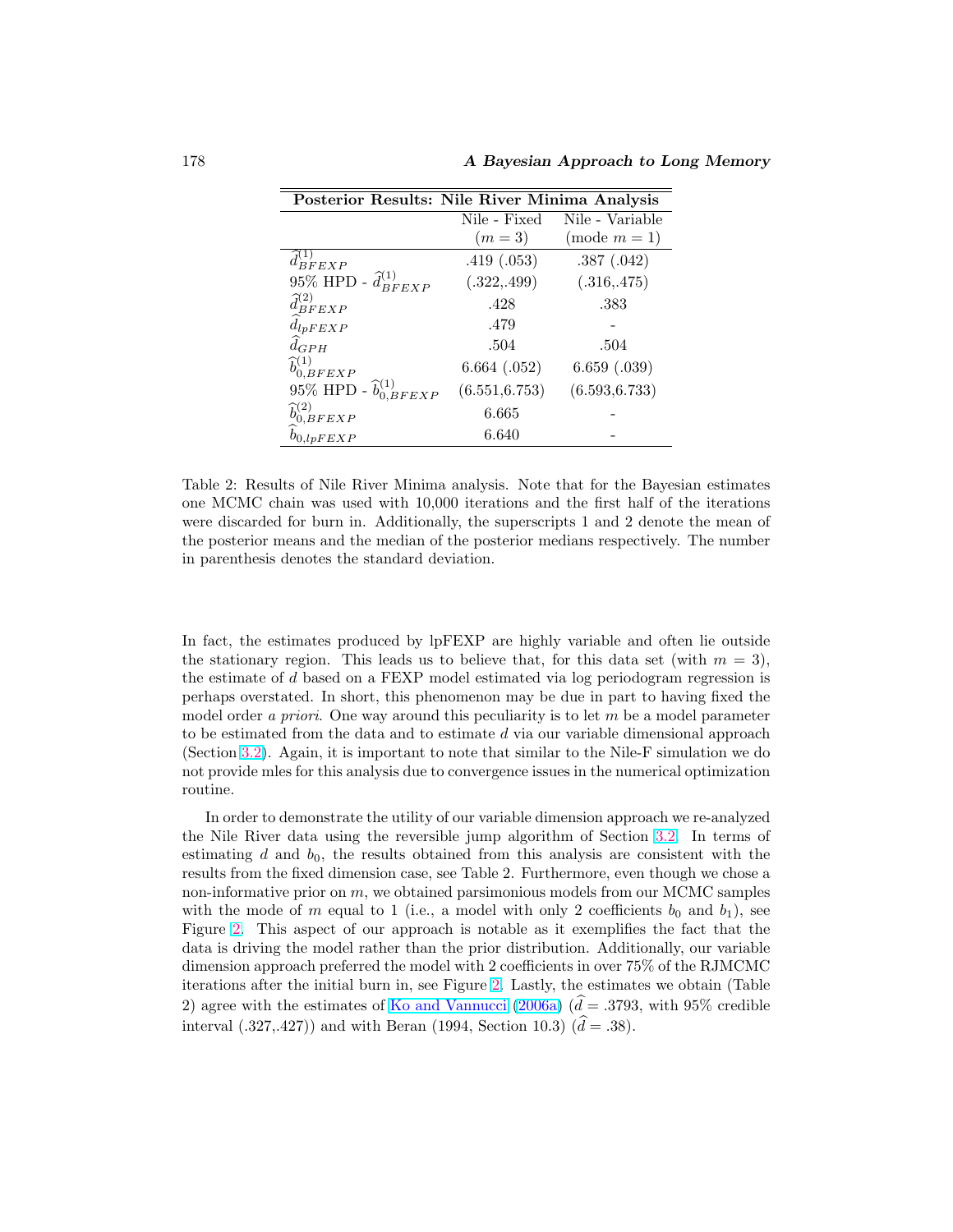<span id="page-20-0"></span>

Figure 2: Nile River analysis -  $95\%$  HPD - d and histogram of Number of Model Coefficients selected in variable dimension analysis. Top panel is 95% HPD - d for fixed dimensional analysis, middle plot is  $95\%$  HPD - d for variable dimensional analysis, and lower plot is a histogram of Number of Model Coefficients selected in variable dimension analysis.

# 5.4 Hadley Centre Central England Temperature

As a final illustration of our methodology we analyzed the annual mean temperatures for Central England [\(Manley](#page-26-0) [1974;](#page-26-0) [Pai and Ravishanker](#page-26-0) [1998\)](#page-26-0). We use the first 300 observations so that estimates of  $d$  can be fairly compared to the ARFIMA estimates of [Pai and Ravishanker](#page-26-0) [\(1998\)](#page-26-0). In total we estimated 3 models, 2 models had fixed dimension while 1 model is of variable dimension. The fixed dimension models were chosen to have  $m = 4$  and  $m = 1$ . The model having  $m = 4$  was chosen via exploratory analysis using log periodogram regression FEXP [\(Hurvich](#page-25-0) [2002\)](#page-25-0) while  $m = 1$  was chosen to equal the posterior mode of  $m$  from the variable dimension analysis. As was alluded to previously, choosing the correct model order in the fixed dimension case can be crucial to proper analysis. For instance, when the model order is chosen as  $m = 4$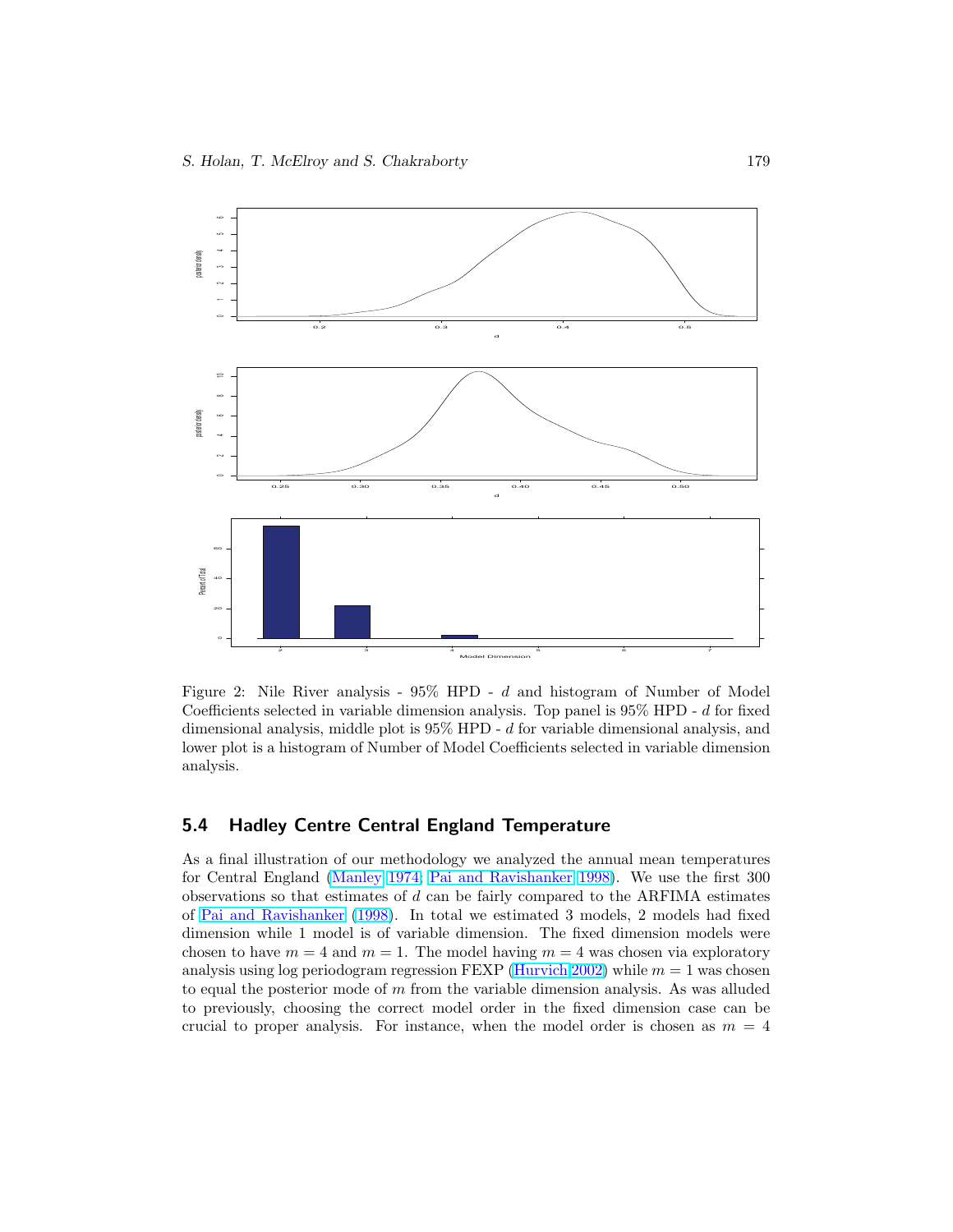<span id="page-21-0"></span>

| Posterior Results: Hadley Temperature Analysis |                   |                   |                                |  |  |
|------------------------------------------------|-------------------|-------------------|--------------------------------|--|--|
|                                                | Hadley - Fixed    |                   | Hadley - Variable              |  |  |
|                                                | $(m=4)$           | $(m=1)$           | $\overline{\text{mode}} m = 1$ |  |  |
| $\widehat{d}_{BFEXP}^{(1)}$                    | .256(.113)        | .345(.070)        | .330(.057)                     |  |  |
| 95% HPD - $\hat{d}_{BFEXP}^{(1)}$              | (.058, .472)      | (.225, .483)      | (.216, .435)                   |  |  |
| $\hat{d}_{BFEXP}^{(2)}$                        | .254              | .344              | .333                           |  |  |
| $d_{lpFEXP}$                                   | .445              | .401              |                                |  |  |
| $d_{GPH}$                                      | .280              | .280              |                                |  |  |
| $\hat{d}_{mle}$                                | .163(.127)        | .315(.074)        |                                |  |  |
| $\hat{b}_{0,BFEXP}^{(1)}$                      | $-2.899(.086)$    | $-2.895(.085)$    | $-2.897(0.057)$                |  |  |
| 95% HPD - $\hat{b}_{0,BFEXP}^{(1)}$            | $(-3.061,-2.727)$ | $(-3.034,-2.705)$ | $(-2.998,-2.781)$              |  |  |
| $\hat{b}_{0,BFEXP}^{(2)}$                      | $-2.902$          | $-2.898$          | $-2.900$                       |  |  |
| $b_{0, lpFEXP}$                                | $-2.902$          | $-2.903$          |                                |  |  |
| $b_{0,mle}$                                    | $-2.928(.082)$    | $-2.916(.082)$    |                                |  |  |

Table 3: Results of Hadley Temperature analysis. Note that for the Bayesian estimates one MCMC chain was used with 10,000 iterations and the first half of the iterations were discarded for burn in. Additionally, the superscripts 1 and 2 denote the mean of the posterior means and the median of the posterior medians respectively. The numbers in parenthesis denote the posterior standard deviation for the Bayesian estimates and asymptotic standard errors for the mle.

we obtain radically different results using our method, lpFEXP, GPH and mle, see Table 3. The question then becomes which estimate do we trust? This illustrates the complexity and need for effective model order selection. In contrast, under our variable dimension approach we get an estimate  $\hat{d}_{BFEXP}^{(1)} = .330$  with standard deviation of .057 and 95% HPD equal to (.216, .435). The mean and standard deviations of the marginal posterior distribution of d obtained by [Pai and Ravishanker](#page-26-0) [\(1998\)](#page-26-0) are .24(.04) for ARFIMA $(0,d,0)$ , .34(.09) for ARFIMA $(0,d,1)$ , .28(.05) for ARFIMA $(1,d,1)$ , and .32(.07) for ARFIMA(1,d,0). Moreover, the authors obtain similar estimates using maximum likelihood estimation. Our estimate corroborates the estimates obtained in Pai and Ravishanker (1998) while also eliminating the need for model selection, instilling confidence in us that our estimate is valid. Further, under our fixed dimension analysis, with the model order taken equal to the posterior mode of  $m$  from the variable dimension analysis, both analyses (fixed and variable dimension) produce similar results and were consistent with the mle  $(m = 1)$ . The posterior densities and histogram of the model order can be seen in Figure [3.](#page-22-0) Finally, the estimate we obtain for  $\mu$  (using the posterior mean) equals 9.14 with posterior standard deviation equal to .005 (variable dimension analysis). This agrees with the estimates obtained in Pai and Ravishanker (1998) as well as with maximum likelihood.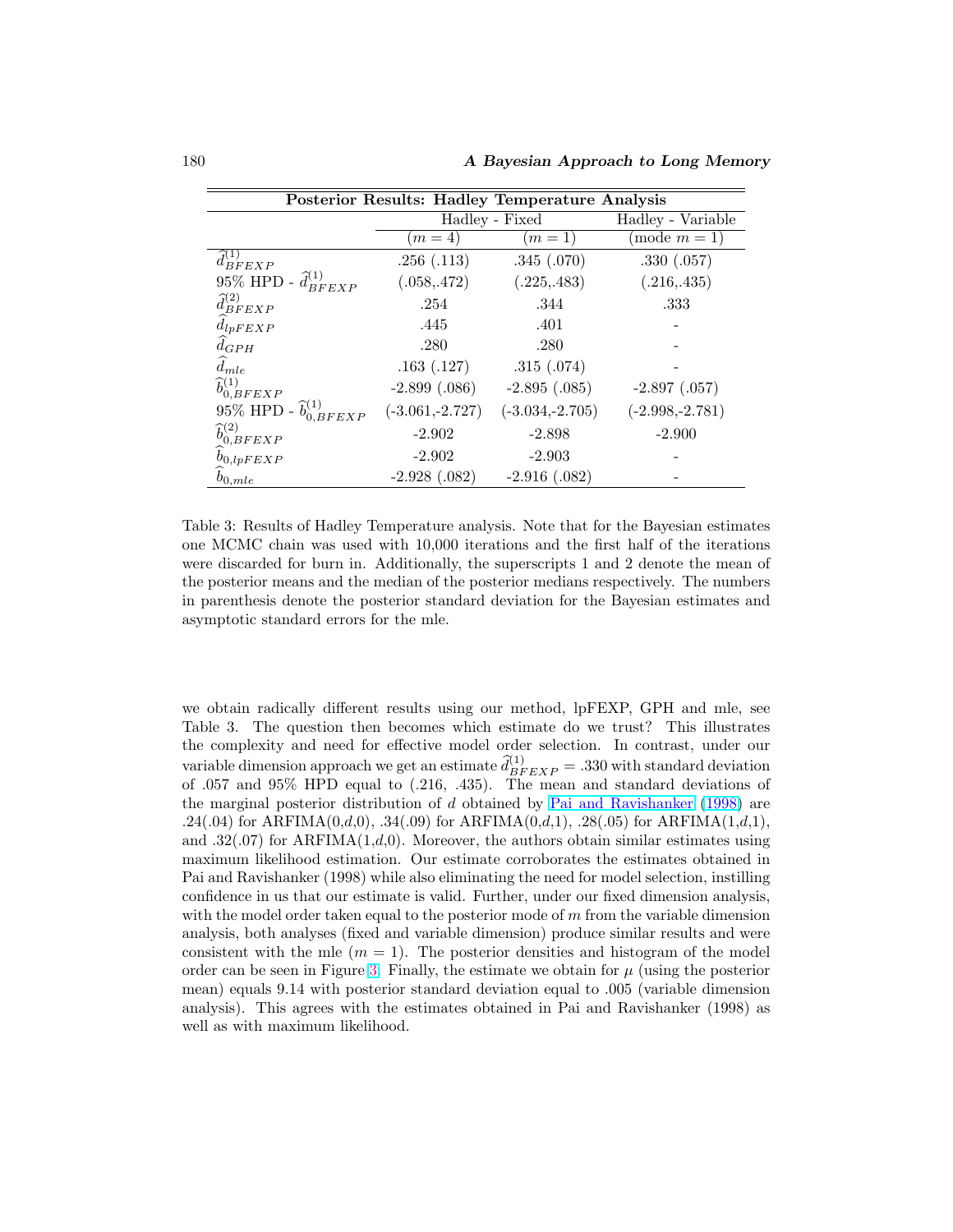<span id="page-22-0"></span>

Figure 3: Hadley Temperature analysis - 95% HPD - d and histogram of Number of Model Coefficients selected in variable dimension analysis. Top panel is 95% HPD  $d$  for fixed dimensional analysis, middle plot is 95% HPD -  $d$  for variable dimensional analysis, and lower plot is a histogram of Number of Model Coefficients selected in variable dimension analysis.

# 6 Discussion

The general modeling approach we propose extends the current long memory literature in several ways. First we provide a Bayesian estimate of the FEXP model based on the exact Gaussian likelihood. Second we provide the details for algorithms that facilitate quick computation. Further, we allow the dimension of our parameter space to take the form of a random parameter to be estimated in the model. Therefore, the method we propose is hierarchical and integrates over all possible models, thus reducing underestimation of uncertainty at the model-selection stage.

In our implementation we impose a non-informative prior on the model order  $m$ ; however, in the setting where it is advantageous to incorporate prior beliefs about  $m$ into the model we can choose the Truncated Poisson prior for m. Thus, our method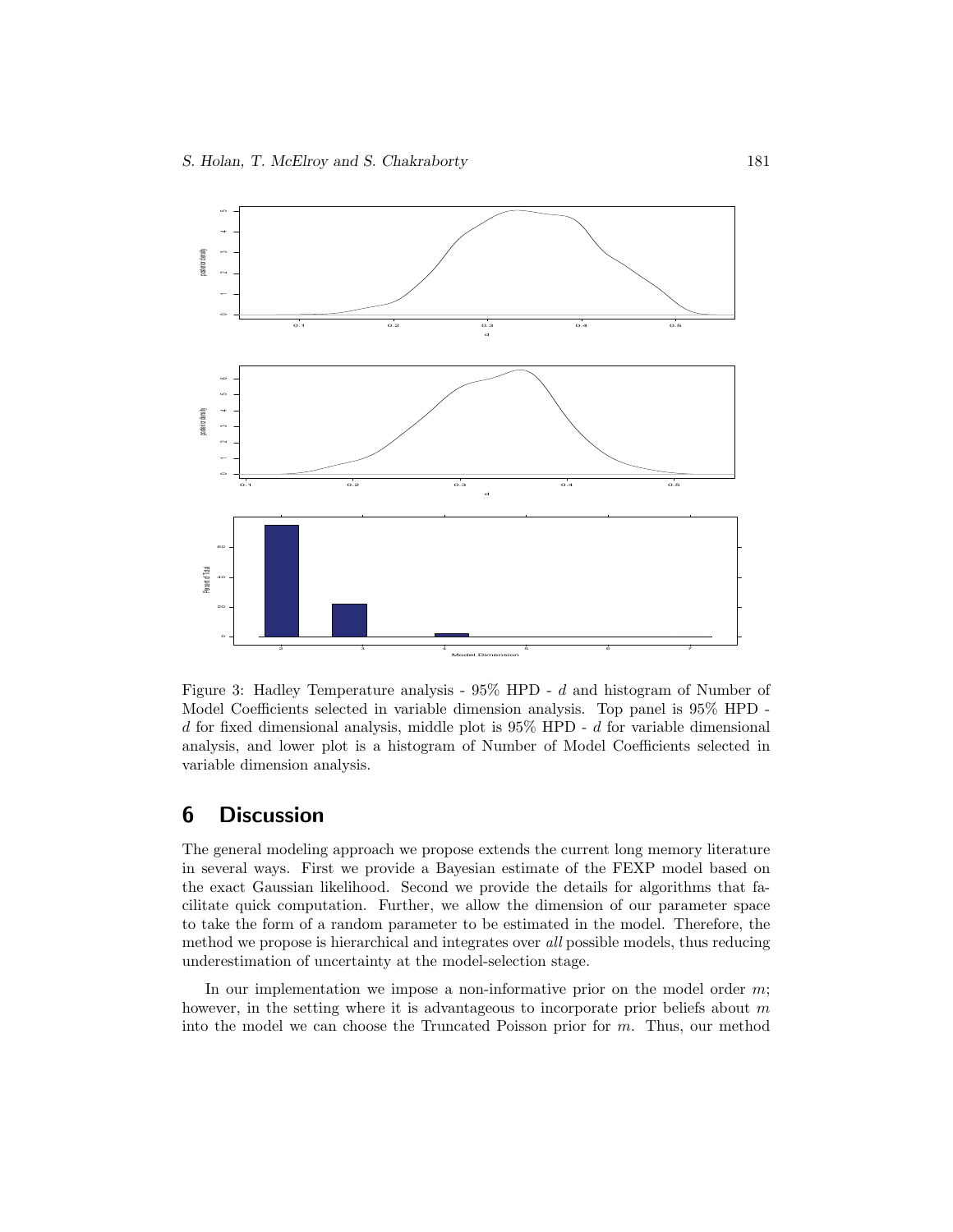#### <span id="page-23-0"></span>182 **A Bayesian Approach to Long Memory**

is quite flexible and can be implemented on a broad range of long range dependent processes. Additionally, our constructed RJMCMC performs the model selection via the estimated Bayes factor at each iteration. We argue (see Appendix B) that in our context, for large samples, the BIC provides an approximation to the logarithm of the Bayes factor. Thus, heuristically, the heavy penalty term associated with the BIC enables us to chose a parsimonious model. This is reflected in both Hadley and Nile River data where our variable dimension model selects a model with 2 coefficients  $(b_0, b_1)$ more than 70% of the time in the MCMC calculations respectively.

The hierarchical structure we propose can be implemented with two different goals in mind. First, if the goal of the analysis is strictly estimation of  $d$ , our method can be viewed as Bayesian model averaging [\(Hoeting et al.](#page-25-0) [1999\)](#page-25-0). In this case our estimate of d results in a weighted average of the estimates of d from our adaptive model, with the weights proportional to the probability of occurrence of the different selected model orders. This approach improves the precision of our estimate in contexts where the "true" model order is unknown a priori. Second, if the goal of the analysis is to produce a spectral model then one can appeal to the FEXP $(\hat{m})$  model, where  $\hat{m}$  denotes the posterior mode of m. With this model, and the estimated mean, one can also obtain an equivalent AR (autoregressive) representation using the formulas in [Hurvich](#page-25-0) [\(2002\)](#page-25-0). Since the primary goal of our procedure is estimation of  $d$ , the long memory parameter, we do not pursue detailed discussion of this model usage here. However, both of these uses constitute novel contributions to the current state of FEXP modeling.

Another striking distinction between our FEXP models and most of the methods currently being implemented for estimation of the long memory parameter is that by using a Bayesian approach we gain more information about  $d$ , since we can obtain the whole posterior distribution rather than just a point estimate and standard error. This is something log periodogram regression and GPH [\(Geweke and Porter-Hudak](#page-25-0) [1983\)](#page-25-0) do not achieve. This distinction is fundamental and is often one of the advantages of appealing to the Bayesian paradigm. One illustration of the benefits of having a posterior density of d arises in Section [5.3](#page-18-0) where we analyze the Nile River minima data. In this setting, examining the posterior density of  $d$  (Figure [2\)](#page-20-0), we notice that although we started from a non-informative prior on  $d$  we are able to extract the embedded information about d from the likelihood. That is, by taking advantage of the Bayesian machinery we end up with a highly informative posterior. Therefore having this posterior density definitely provides an added boost to the performance of our estimate of d. Similar results followed from the posterior density plot for the Hadley data (Figure [3\)](#page-22-0). Finally, our approach accommodates missing data with relative ease; this is something current FEXP models do not achieve.

Additionally, using the exact Gaussian likelihood, we establish Bayesian consistency of the memory parameter under mild conditions on the data process. This poses a non-trivial extension to the proof presented in [Liseo et al.](#page-26-0) [\(2001\)](#page-26-0). Specifically, in the proof we provide, we allow the dimension of the parameter space to change as well as explicitly account for the mean.

In summary, we have developed a flexible modeling approach for Gaussian long range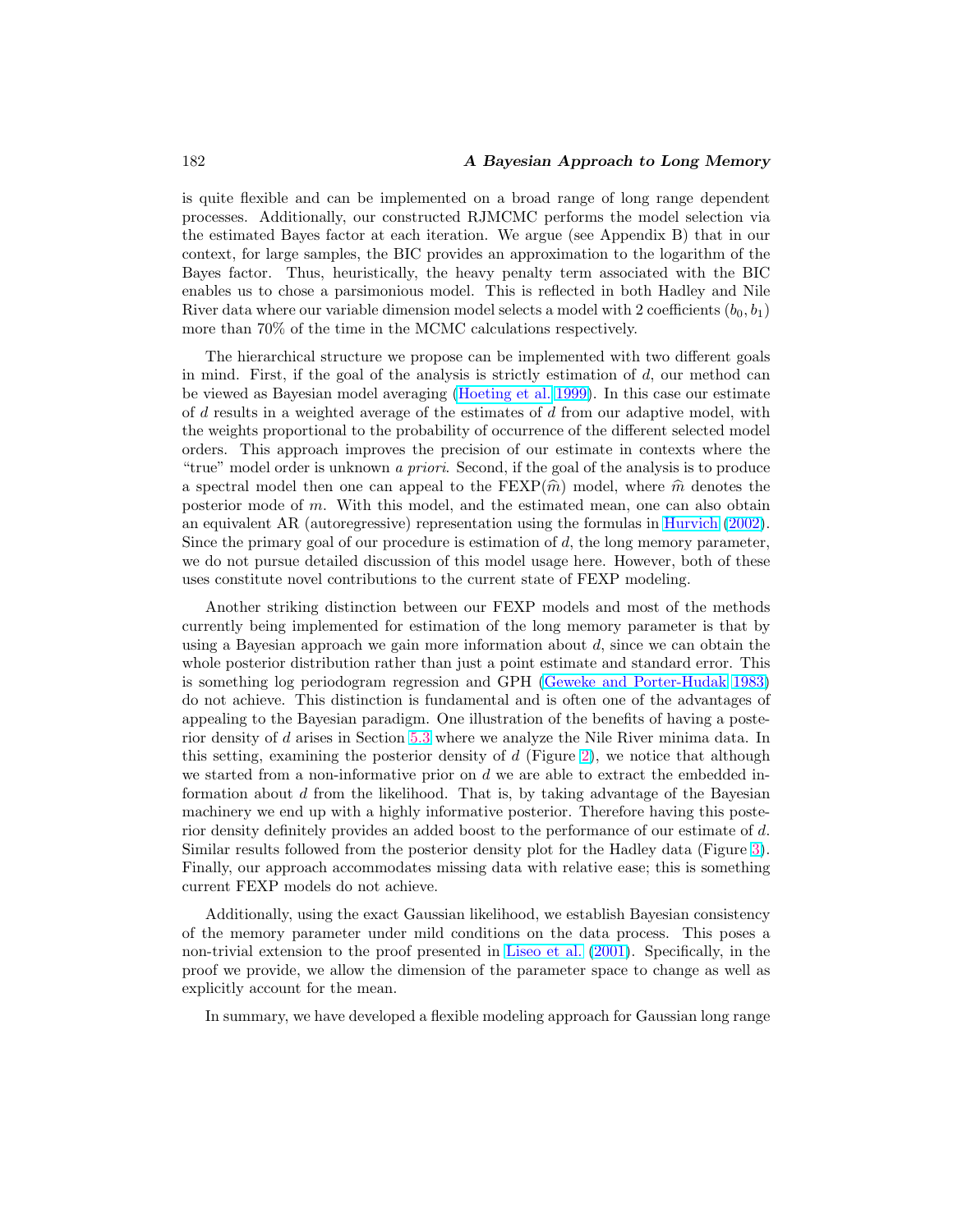<span id="page-24-0"></span>dependent processes. The algorithms we provide are computationally straight forward and relieve the practitioner from the burden of order selection when the main focus is estimation of the long memory parameter. Lastly, we develop asymptotic properties of our estimator under mild conditions on the data process.

# **References**

- Beran, J. (1993). "Fitting long-memory models by generalized linear regression." Biometrika, 80(4): 817–822. [160,](#page-1-0) [161](#page-2-0)
- $-$  (1994). Statistics for Long Memory Processes. New York: Chapman & Hall. [160,](#page-1-0) [163,](#page-4-0) [173,](#page-14-0) [177](#page-18-0)
- Bertelli, S. and Caporin, M. (2002). "A Note on Calculating Autocovariances of Longmemory Processes." Journal of Time Series Analysis, 23(5): 503–508. [164](#page-5-0)
- Bloomfield, P. (1973). "An exponential model for the spectrum of a scalar time series." Biometrika, 60: 217–226. [161](#page-2-0)
- Bötcher, A. and Silberman, B. (1999). Introduction to Large Truncated Toeplitz Matrices. New York: Springer-Verlag. 165
- Breidt, F. J. and Hsu, N.-J. (2002). "A Class of Nearly Long-memory Time Series Models." International Journal of Forecasting, 18(2): 265–281. [162](#page-3-0)
- Chen, W., Hurvich, C. M., and Lu, Y. (2006). "On the Correlation Matrix of the Discrete Fourier Transform and the Fast Solution of Large Toeplitz Systems for Long-memory Time Series." Journal of the American Statistical Association, 101(474): 812–822. [161,](#page-2-0) 165, [174](#page-15-0)
- Cheung, Y.-W. and Diebold, F. X. (1994). "On Maximum Likelihood Estimation of the Differencing Parameter of Fractionally-integrated Noise with Unknown Mean." Journal of Econometrics, 62: 301–316. [161](#page-2-0)
- Chib, S. and Greenberg, E. (1995). "Understanding the Metropolis-Hastings algorithm." The American Statistician, 49: 327–335. [168](#page-9-0)
- Chib, S. and Jeliazkov, I. (2001). "Marginal likelihood from the Metropolis-Hastings output." Journal of the American Statistical Association, 96: 270–281. [171](#page-12-0)
- Dahlhaus, R. (1989). "Efficient Parameter Estimation for Self-similar Processes." The Annals of Statistics, 17: 1749–1766. [187,](#page-28-0) [188](#page-29-0)
- Davies, R. B. and Harte, D. S. (1987). "Tests for Hurst Effect." Biometrika, 74: 95–101. [164,](#page-5-0) [173](#page-14-0)
- Denison, D. G. T., Holmes, C. C., Mallick, B. K., and Smith, A. F. M. (2002). Bayesian methods for nonlinear classification and regression. Wiley Series in Probability and Statistics. Chichester: John Wiley & Sons Ltd. [169](#page-10-0)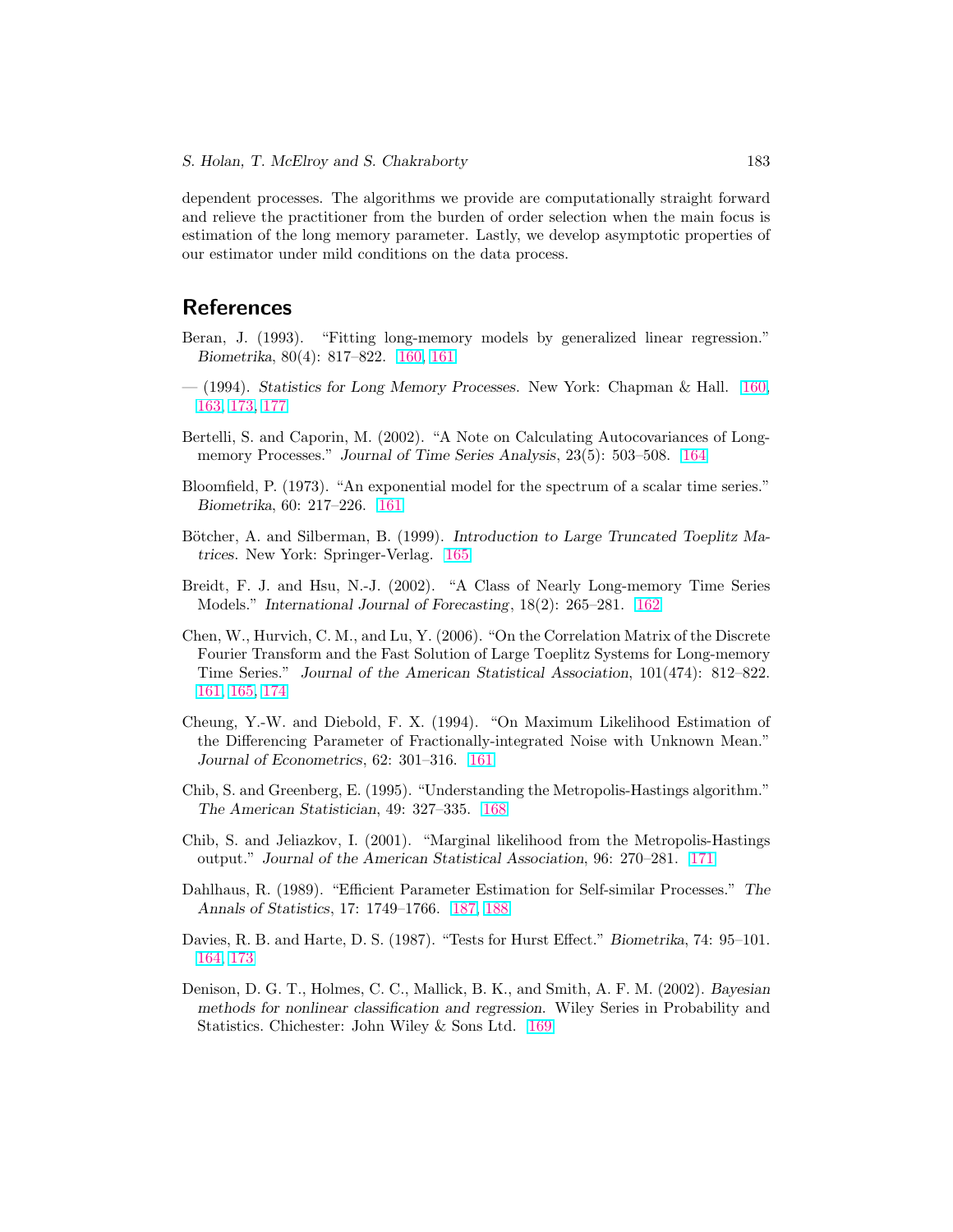- <span id="page-25-0"></span>Denison, D. G. T., Mallick, B. K., and Smith, A. F. M. (1998). "A Bayesian CART Algorithm." Biometrika, 85: 363–377. 165, [169](#page-10-0)
- Fox, R. and Taqqu, M. S. (1986). "Large-sample Properties of Parameter Estimates for Strongly Dependent Stationary Gaussian Time Series." The Annals of Statistics, 14: 517–532. [160](#page-1-0)
- Gamerman, D. and Lopes, H. F. (2006). Markov Chain Monte Carlo: Stochastic Simulation for Bayesian Inference Second Ed.. New York: Chapman & Hall/CRC. [168](#page-9-0)
- Gelman, A., Carlin, J. B., Stern, H. S., and Rubin, D. B. (2004). Bayesian data analysis. Texts in Statistical Science Series. Chapman & Hall/CRC, Boca Raton, FL, second edition. [164,](#page-5-0) [169,](#page-10-0) [171](#page-12-0)
- Geweke, J. and Porter-Hudak, S. (1983). "The Estimation and Application of Long Memory Time Series Models." Journal of Time Series Analysis, 4: 221–238. [160,](#page-1-0) [174,](#page-15-0) [182](#page-23-0)
- Giraitis, L. and Surgailis, D. (1990). "A Central Limit Theorem for Quadratic Forms in Strongly Dependent Linear Variables and Its Application to Asymptotic Normality of Whittle's Estimate." Probability Theory and Related Fields, 86: 87–104. [160](#page-1-0)
- Giraitis, L. and Taqqu, M. (1999). "Whittle Estimator for Finite-variance Non-Gaussian Time Series with Long Memory." The Annals of Statistics, 27(1): 178–203. [160](#page-1-0)
- Green, P. J. (1995). "Reversible Jump Markov Chain Monte Carlo Computation and Bayesian Model Determination." Biometrika, 82: 711–732. [167,](#page-8-0) [169](#page-10-0)
- Haslett, J. and Raftery, A. E. (1989). "Space-time Modelling with Long-memory Dependence: Assessing Ireland's Wind Power Resource." Applied Statistics, 38: 1–21. [176](#page-17-0)
- Hoeting, J. A., Madigan, D., Raftery, A. E., and Volinsky, C. T. (1999). "Bayesian Model Averaging: a Tutorial." Statistical Science, 14(4): 382–417. [162,](#page-3-0) [182](#page-23-0)
- Holan, S., McElroy, T., and Chakraborty, S. (2007). "A Bayesian approach to estimating the long memory parameter." SRD Research Report No. 2007/13, US Census Bureau, http://www.census.gov/srd/papers/pdf/rrs2007–13.pdf. [162](#page-3-0)
- Hosking, J. R. M. (1981). "Fractional Differencing." Biometrika, 68: 165–176. [160](#page-1-0)
- Hurvich, C. M. (2001). "Model Selection for Broadband Semiparametric Estimation of Long Memory in Time Series." Journal of Time Series Analysis, 22(6): 679–709. [163](#page-4-0)
- (2002). "Multistep Forecasting of Long Memory Series Using Fractional Exponential Models." International Journal of Forecasting, 18(2): 167–179. [161,](#page-2-0) [164,](#page-5-0) [174,](#page-15-0) [179,](#page-20-0) [182](#page-23-0)
- Hurvich, C. M. and Brodsky, J. (2001). "Broadband Semiparametric Estimation of the Memory Parameter of a Long-memory Time Series Using Fractional Exponential Models." Journal of Time Series Analysis, 22(2): 221–249. [176](#page-17-0)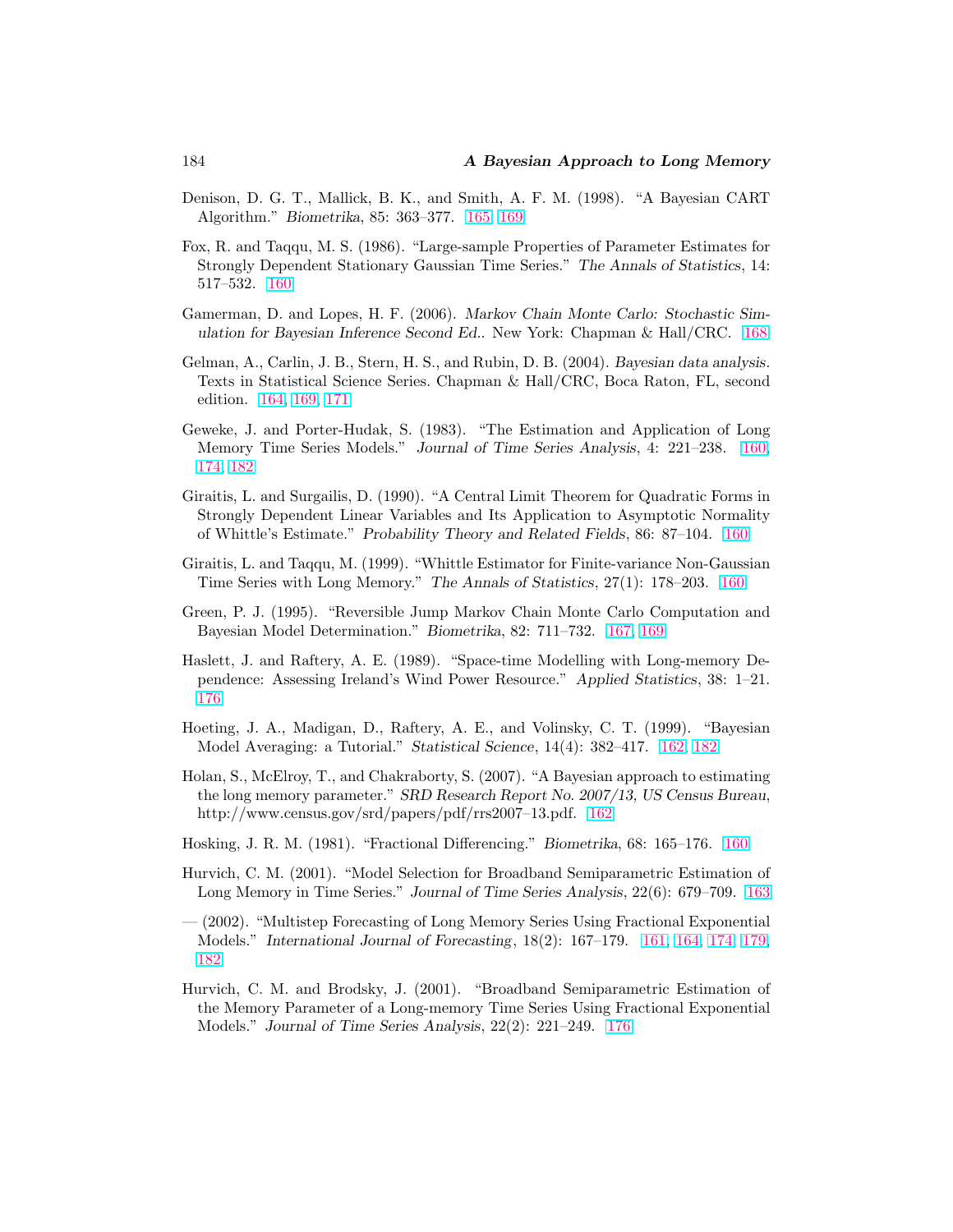- <span id="page-26-0"></span>Janacek, G. J. (1982). "Determining the Degree of Differencing for Time Series Via the Log Spectrum." Journal of Time Series Analysis, 3: 177–183. [160](#page-1-0)
- Kass, R. and Raferty, A. (1995). "Bayes Factors." Journal of the American Statistical Association, 90: 773–795. [162](#page-3-0)
- Ko, K. and Vannucci, M. (2006a). "Bayesian wavelet analysis of autoregressive fractionally integrated moving-average processes." Journal of Statistical Planning and Inference, 136: 3415–3434. [160,](#page-1-0) [178](#page-19-0)
- (2006b). "Bayesian wavelet-based methods for the detection of multiple changes of the long memory parameter." IEEE Transactions on Signal Processing, 54: 4461– 4470. [162](#page-3-0)
- Liseo, B., Marinucci, D., and Petrella, L. (2001). "Bayesian semiparametric inference on long-range dependence." Biometrika, 88(4): 1089–1104. [160,](#page-1-0) [161,](#page-2-0) [172,](#page-13-0) [182,](#page-23-0) [187](#page-28-0)
- Manley, G. (1974). "Central England temperatures: monthly means 1659 to 1973." Q. J. R. Meteorology Soc., 100: 389–405. [163,](#page-4-0) [173,](#page-14-0) [179](#page-20-0)
- Moulines, E. and Soulier, P. (2000). "Data Driven Order Selection for Projection Estimator of the Spectral Density of Time Series with Long Range Dependence." Journal of Time Series Analysis, 21(2): 193–218. [176](#page-17-0)
- Pai, J. S. and Ravishanker, N. (1998). "Bayesian Analysis of Autoregressive Fractionally Integrated Moving-average Processes." Journal of Time Series Analysis, 19: 99–112. [160,](#page-1-0) [163,](#page-4-0) [173,](#page-14-0) [179,](#page-20-0) [180](#page-21-0)
- Palma, W. (2007). Long-Memory Time Series. New York: John Wiley and Sons. [160,](#page-1-0) [161,](#page-2-0) [171](#page-12-0)
- Petris, G. (1997). "Bayesian Analysis of Long Memory Time Series." Ph.D. thesis, Duke University. [160](#page-1-0)
- Pourahmadi, M. (1983). "Exact Factorization of the Spectral Density and Its Application to Forecasting and Time Series Analysis." Communications in Statistics: Theory and Methods, 12: 2085–2094. [164](#page-5-0)
- R Development Core Team (2007). R: A Language and Environment for Statistical Computing. R Foundation for Statistical Computing, Vienna, Austria. ISBN 3- 900051-07-0. URL <http://www.R-project.org> [174](#page-15-0)
- Ravishanker, N. and Ray, B. K. (1997). "Bayesian Analysis of Vector ARFIMA Processes." The Australian & New Zealand Journal of Statistics, 39: 295–311. [160](#page-1-0)
- Robert, C. (2001). Bayesian Choice. New York: Springer-Verlag. [189,](#page-30-0) [190](#page-31-0)
- Robert, C. P. and Casella, G. (2004). Monte Carlo statistical methods. Springer Texts in Statistics. New York: Springer-Verlag, second edition. [167](#page-8-0)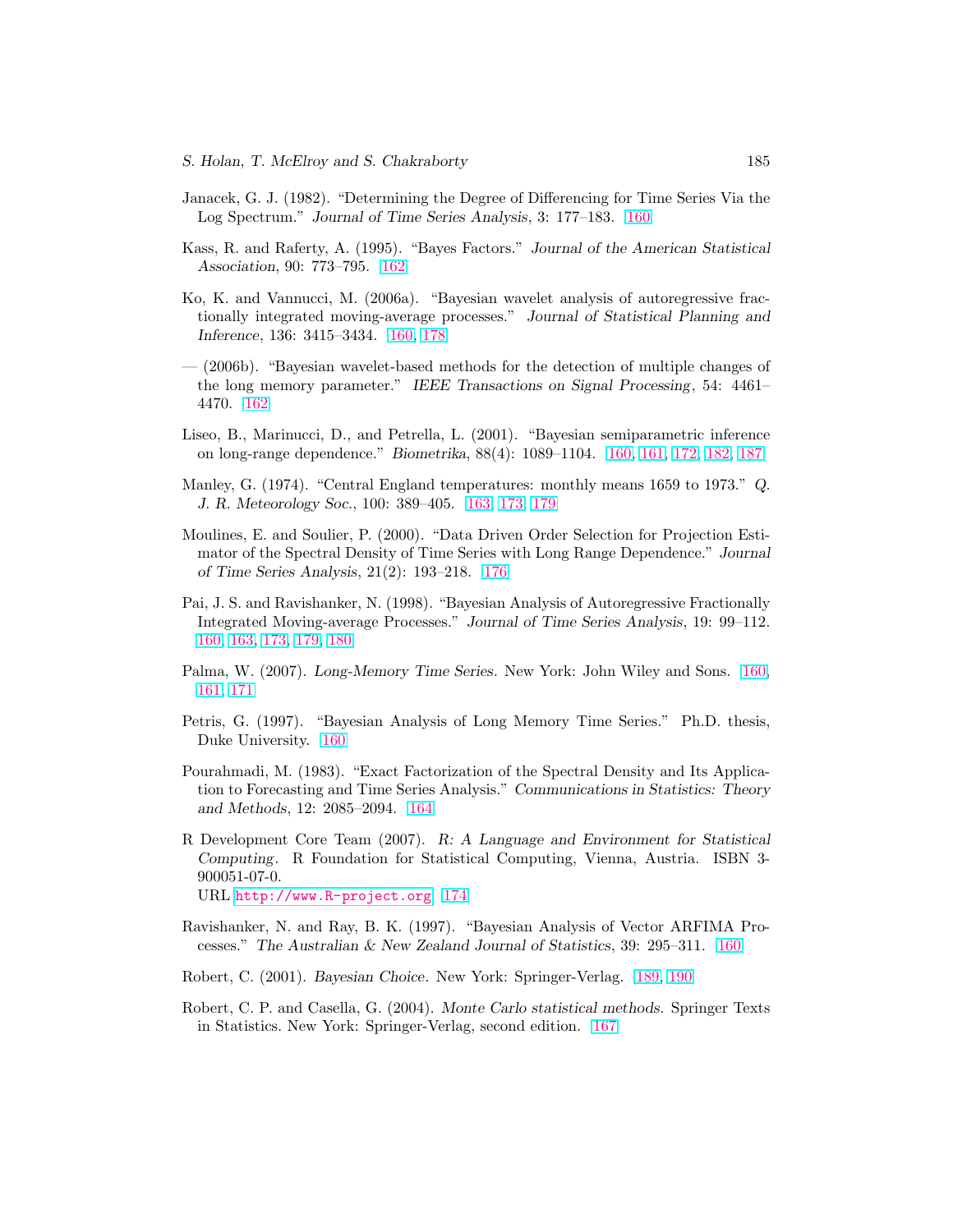- <span id="page-27-0"></span>Robinson, P. M. (1994). "Efficient Tests of Nonstationary Hypotheses." Journal of the American Statistical Association, 89: 1420–1437. [160](#page-1-0)
- (1995a). "Log-periodogram Regression of Time Series with Long Range Dependence." The Annals of Statistics, 23: 1048–1072. [160](#page-1-0)
- (1995b). "Gaussian Semiparametric Estimation of Long Range Dependence." The Annals of Statistics, 23: 1630–1661. [160](#page-1-0)
- (2003). Time Series With Long Memory. Oxford: Oxford University Press. [160](#page-1-0)
- Rousseau, J. and Liseo, B. (2007). "Bayesian nonparametric estimation of the spectral density of a long memory Gaussian time series." http://www.citebase.org/abstract?id=oai:arXiv.org:0711.0876. [162,](#page-3-0) 186
- Schwarz, G. (1978). "Estimating the Dimension of a Model." The Annals of Statistics, 6: 461–464. [190](#page-31-0)
- Sisson, S. A. (2005). "Transdimensional Markov Chains: A Decade of Progress and Future Perspectives." Journal of the American Statistical Association, 100(471): 1077–1089. [162](#page-3-0)
- Tierney, L. and Kadane, J. B. (1986). "Accurate Approximations for Posterior Moments and Marginal Densities." Journal of the American Statistical Association, 81: 82–86. [189](#page-30-0)

#### Acknowledgments

The authors would like to thank an associate editor and two anonymous referees whose suggestions helped improve this paper.

**Disclaimer** This paper is released to inform interested parties of research and to encourage discussion. The views expressed on statistical issues are those of the author and not necessarily those of the U.S. Census Bureau.

# Supplementary material

# Appendix A - Asymptotics

**Proof of Theorem [1.](#page-13-0)** A more general result is given in Rousseau and Liseo (2007), but we provide our own direct proof here because the latter result does not include the case of unknown mean. Moreover, some things are simpler in our case, since the order of the EXP model is always bounded. The Rousseau and Liseo (2007) results are presented in a very general and abstract manner, making it difficult (also due to some typos and a terse style) to determine whether a particular model satisfies the conditions of their main theorem. For these reasons we adopt a direct approach, which uses the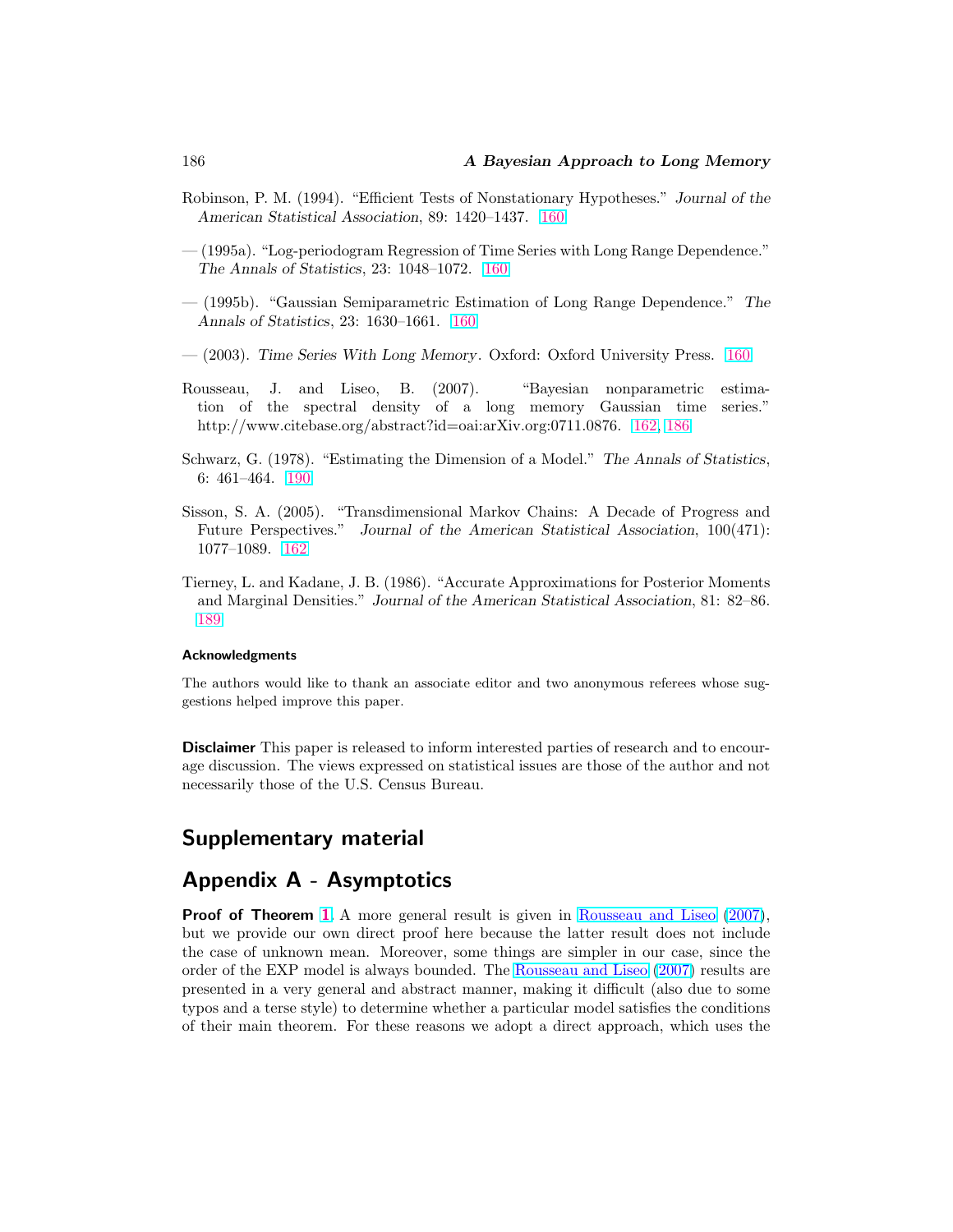#### <span id="page-28-0"></span>S. Holan, T. McElroy and S. Chakraborty 187

general strategy of [Liseo et al.](#page-26-0) [\(2001\)](#page-26-0), but replacing the Whittle likelihood with the exact Gaussian likelihood by using some concepts from [Dahlhaus](#page-24-0) [\(1989\)](#page-24-0).

Firstly, the class of spectral densities described by [\(4\)](#page-4-0) and our priors is seen to satisfy all the conditions of [Dahlhaus](#page-24-0) [\(1989\)](#page-24-0) except the compactness of the parameter space, which actually will not be needed. We therefore are able to apply Lemmas 5.3 and 5.4, as well as results from the proof of Theorem 3.1 of that paper, among other results. Next, note that we have

$$
\widehat{d} - \widetilde{d} = \frac{\sum_{m} \int_{\Phi_m \times \mathbb{R}^2} (d - \widetilde{d}) p(x^{(n)} | \mu, \phi, d, m) \mathrm{d}P(\phi | m) \mathrm{d}P(d) \mathrm{d}P(\mu) p(m)}{\sum_{m} \int_{\Phi_m \times \mathbb{R}^2} p(x^{(n)} | \mu, \phi, d, m) \mathrm{d}P(\phi | m) \mathrm{d}P(d) \mathrm{d}P(\mu) p(m)}.
$$

Now the likelihood only depends on  $\phi$  through d and the  $b_k$  coefficients, given m, so we can substitute  $\theta_m$  for  $(d, \phi, m)$ ; in particular,  $dP(\phi|m)dP(d)$  can be replaced by  $dP(\theta_m)$ . Using [\(5\)](#page-4-0) we can write

$$
p(x^{(n)}|\theta_m, \mu) = \exp\left[-\frac{n}{2} \left\{\log 2\pi + \mathcal{L}_n(\theta_m, \mu)\right\}\right]
$$

$$
\mathcal{L}_n(\theta_m, \mu) = \frac{1}{n} \log|\Sigma(f_{\theta_m})| + \left(x^{(n)} - \mu\right)^{\prime} \Sigma^{-1} (f_{\theta_m}) \left(x^{(n)} - \mu\right).
$$

Now, the quadratic form in  $\mathcal{L}_n$  can be written as

$$
(x^{(n)} - \mu \underline{1})' \Sigma^{-1} (f_{\theta_m}) (x^{(n)} - \mu \underline{1}) = (x^{(n)} - \widetilde{\mu} \underline{1})' \Sigma^{-1} (f_{\theta_m}) (x^{(n)} - \widetilde{\mu} \underline{1})
$$
  
+  $2(\widetilde{\mu} - \mu) \underline{1}' \Sigma^{-1} (f_{\theta_m}) (x^{(n)} - \widetilde{\mu} \underline{1})$   
+  $(\widetilde{\mu} - \mu)^2 \underline{1}' \Sigma^{-1} (f_{\theta_m}) \underline{1}.$ 

The second term is  $O_P(n^{(\delta+1-2d)/2})$  by Lemmas 5.3 and 5.4 of [Dahlhaus](#page-24-0) [\(1989\)](#page-24-0), for any  $\delta > 0$ . This will yield a negligible term when divided by n; moreover, this is uniform over all parameters (including  $\mu$ ), since  $d < 1/2$  for all d (and any m). Likewise, the third term is  $O(n^{\delta+1-2d})$ . Hence we can exchange  $\mathcal{L}_n(\theta_m, \tilde{\mu})$  for  $\mathcal{L}_n(\theta_m, \mu)$  at a cost of  $O_P(n^{(\delta-1-2d)/2})$ ; denote these remainder terms by  $R_n(\theta_m,\mu)$ . Hence

$$
\widehat{d} - \widetilde{d} = \frac{\sum_{m} \int_{\Theta_m \times \mathbb{R}} (d - \widetilde{d}) \exp \left[ -\frac{n}{2} \left\{ \mathcal{L}_n(\theta_m, \widetilde{\mu}) + R_n(\theta_m, \mu) \right\} \right] dP(\theta_m) dP(\mu) p(m)}{\sum_{m} \int_{\Theta_m \times \mathbb{R}} \exp \left[ -\frac{n}{2} \left\{ \mathcal{L}_n(\theta_m, \widetilde{\mu}) + R_n(\theta_m, \mu) \right\} \right] dP(\theta_m) dP(\mu) p(m)}.
$$

Now let  $\epsilon > 0$  and for each  $m \ge 1$  let  $\epsilon_m = \epsilon 2^{-m}$ , and consider the set  $\{(\theta_m, \mu) \in$  $\Theta_m \times \mathbb{R} : ||(\theta_m, \mu) - (\tilde{\theta}_m, \tilde{\mu})|| < \epsilon_m$ . This is an  $\epsilon_m$ -neighborhood – with respect to the Euclidean norm  $\|\cdot\|$  – of  $(\tilde{\theta}_m, \tilde{\mu})$ , which is the vector consisting of the first  $m+3$  correct parameters (but if  $m > \widetilde{m}$ , pad out with zeroes). Denote this set by  $N_{\epsilon_m}(\hat{\theta}_m, \widetilde{\mu})$ ; we split the numerator integral in the expression for  $d-d$  into an integration over  $N_{\epsilon_m}(\theta_m, \tilde{\mu})$  and the numerator integral in the expression for  $a-a$  into an integration over  $N_{\epsilon_m}(a_m, \mu)$  and its complement. In the former term, we obtain the strict upper bound of  $\sum_{m\geq 1} \epsilon_m = \epsilon$ , using  $|d - \tilde{d}| \leq ||(\theta_m, \mu) - (\tilde{\theta}_m, \tilde{\mu})|| \leq \epsilon_m$ . The latter term is bounded by

$$
\frac{\sum_{m} \int_{N_{\epsilon_m}^c (\tilde{\theta}_m, \tilde{\mu})} (d - \tilde{d}) \exp \left[ -\frac{n}{2} \left\{ \mathcal{L}_n(\theta_m, \tilde{\mu}) + R_n(\theta_m, \mu) \right\} \right] dP(\theta_m) dP(\mu) p(m)}{\sum_{m} \int_{N_{\epsilon_m/2} (\tilde{\theta}_m, \tilde{\mu})} \exp \left[ -\frac{n}{2} \left( \mathcal{L}_n(\theta_m, \tilde{\mu}) + R_n(\theta_m, \mu) \right) \right] dP(\theta_m) dP(\mu) p(m)}.
$$
 (A.1)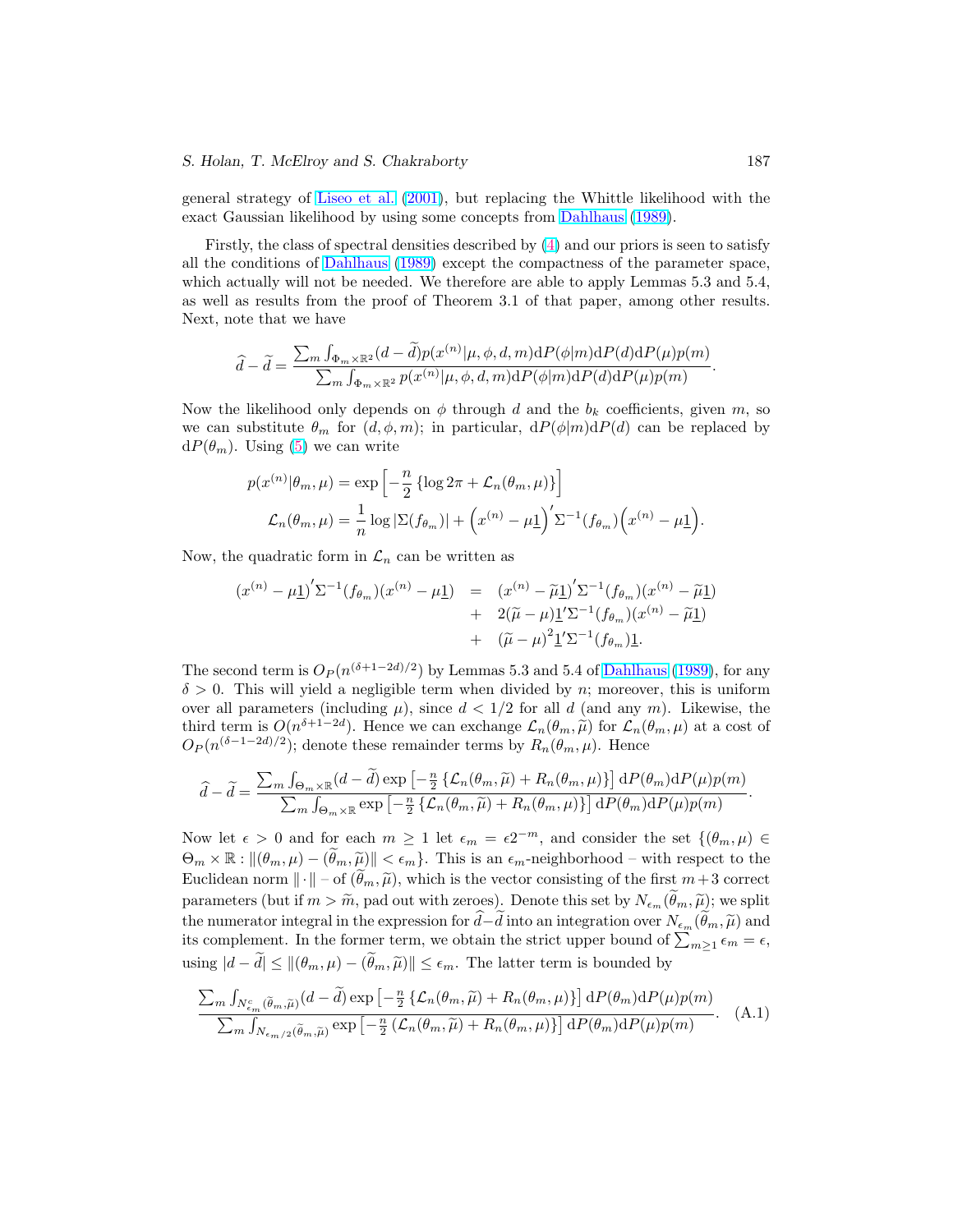## <span id="page-29-0"></span>188 **A Bayesian Approach to Long Memory**

Here we have made the denominator smaller by restricting the region of integration. Now on a subset  $\Omega_m$  of the full probability space  $\Omega$  with  $\mathbb{P}[\Omega_m] \to 1$ , it follows from the proof of Theorem 3.1 of [Dahlhaus](#page-24-0) [\(1989\)](#page-24-0) that

$$
\mathcal{L}_n(\theta_m, \widetilde{\mu}) \ge \mathcal{L}_n(\widetilde{\theta}_{\widetilde{m}}, \widetilde{\mu}) + \frac{1}{2} \inf_{\theta_m \in N_{\epsilon_m}^c(\widetilde{\theta}_m)} c_m(\theta_m)
$$

with  $c_m(\theta_m) \propto \min\{\int_{-}^{\pi}$  $-\frac{\pi}{4} (f_{\widetilde{\theta}_{\widetilde{m}}}/f_{\theta_{m}}-1)^{2} d\lambda, \int_{-\pi}^{\pi} (f_{\theta_{m}}/f_{\widetilde{\theta}_{\widetilde{m}}}-1)^{2} d\lambda\}.$  Note that this bounding function does not depend on  $\mu$ , which has already been handled through  $R_n(\theta_m, \mu)$ . Using the exponential structure of the model, it is easy to see that this function is convex in  $\theta_m$  even when  $m \neq \tilde{m}$  (but if  $m \neq \tilde{m}$ , the function cannot attain its minimal value of zero). It also follows from Theorem 3.1 of [Dahlhaus](#page-24-0) [\(1989\)](#page-24-0) that on other sets  $\Omega'_m$  tending to one in probability

$$
\mathcal{L}_n(\theta_m, \widetilde{\mu}) \leq \mathcal{L}_n(\widetilde{\theta}_{\widetilde{m}}, \widetilde{\mu}) + \frac{1}{4} \sup_{\theta_m \in N_{\epsilon_m/2}(\widetilde{\theta}_m)} c_m(\theta_m).
$$

Now by the convexity of  $c_m(\theta_m)$  and the choice of the neighborhood radii  $\epsilon_m$  and  $\epsilon_{m,2}$ we have

$$
\frac{1}{4}\sup_{\theta_m\in N_{\epsilon_m/2}(\tilde{\theta}_m)}c_m(\theta_m)<\frac{1}{2}\inf_{\theta_m\in N_{\epsilon_m}^c(\tilde{\theta}_m)}c_m(\theta_m).
$$

There are only finitely many nonzero m's, so we can find an  $\epsilon^*$  such that the above inequality holds with  $\epsilon^*$  in place of  $\epsilon_m$ , with the inequality holding uniformly in m. Noting that the intersection of finitely many sets with probability tending to one also has this property, choose some  $\delta < (\frac{1}{2} \inf_{\theta_m \in N_{\epsilon^*}^c(\tilde{\theta}_m)} c_m(\theta_m) - \frac{1}{4} \sup_{\theta_m \in N_{\epsilon^*}(\tilde{\theta}_m)} c_m(\theta_m)) / 2$ and we obtain a bound of

$$
\mathbb{E}|d - \tilde{d}| \frac{\sum_{m} \exp\{-\frac{n}{2} \left(\frac{1}{2} \inf_{\theta_{m} \in N_{\epsilon^*}^c(\tilde{\theta}_{m})} c_m(\theta_{m}) - \frac{1}{4} \sup_{\theta_{m} \in N_{\epsilon^*}(\tilde{\theta}_{m})} c_m(\theta_{m}) - 2\delta\right)\} p(m)}{\sum_{m} \int_{N_{\epsilon_{m}/2}(\tilde{\theta}_{m}, \tilde{\mu})} dP(\theta_{m}) dP(\mu) p(m)}
$$

on a set tending to one in probability. As  $n \to \infty$  this bound can be made as small as desired, so the convergence in probability follows.  $\Box$ 

# Appendix B - Bayes Factor and BIC

Here we provide justification, in our context, for the reversible jump algorithm as a method of model selection within each repetition of the chain. First let Q denote  $BF(\Psi', \Psi^{(t)}) \times R$  where R and BF are defined similar to [\(13\)](#page-11-0) and [\(14\)](#page-11-0) respectively.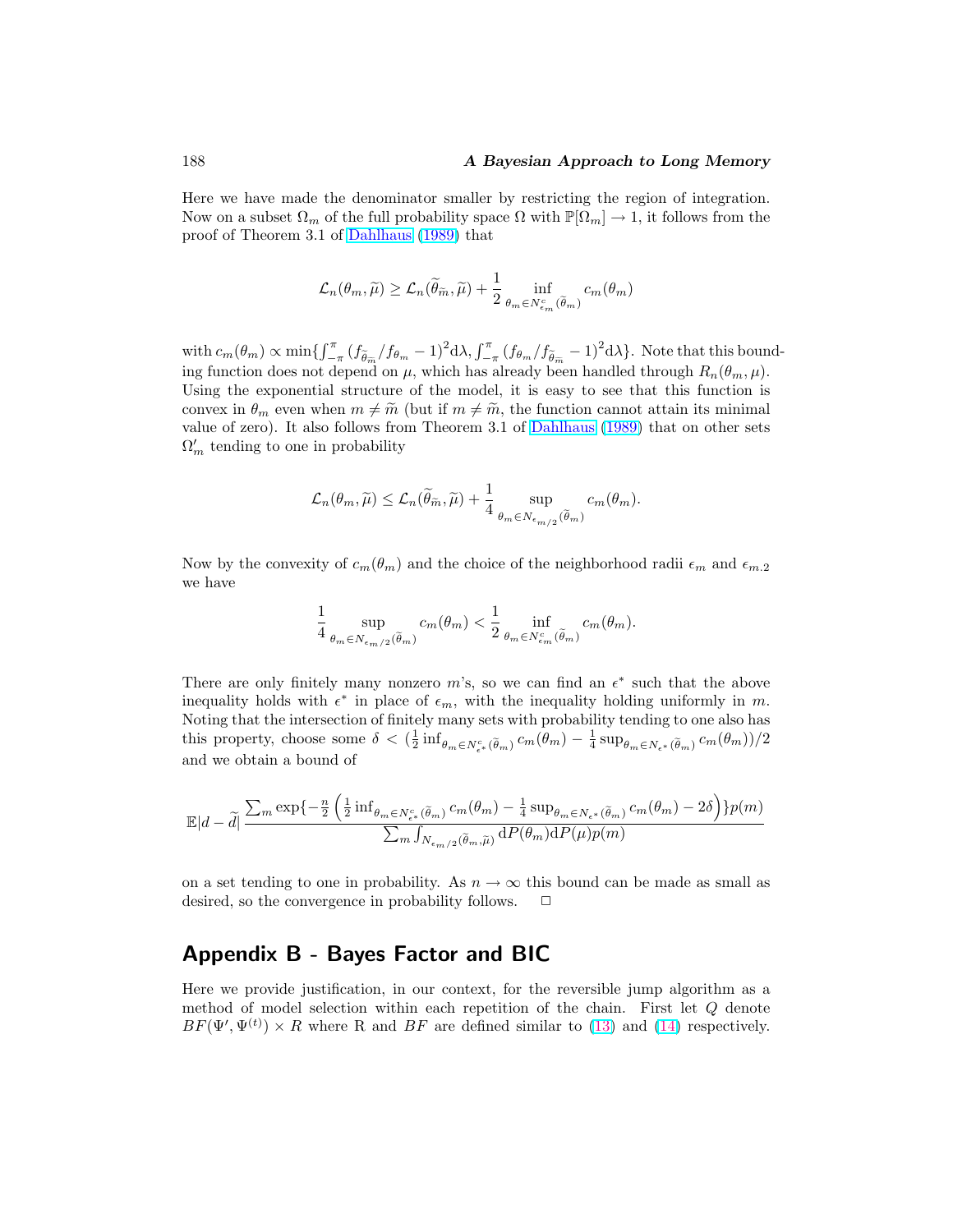## <span id="page-30-0"></span>S. Holan, T. McElroy and S. Chakraborty 189

First we consider the numerator of [\(14\)](#page-11-0):

$$
\int_{\mathbb{R}^{2m'+4}} dP(\Psi'|x^{(n)}) = \int_{\mathbb{R}^{m'+3}} L(\Psi'|x^{(n)}) \times \frac{\prod_{i=0}^{m'} \Gamma(\alpha+1/2)}{\prod_{i=0}^{m'} \left(\frac{b_i'^2}{2} + \beta\right)^{\alpha+1/2}} \times (2\pi\sigma_\mu^2)^{-1/2} e^{-\frac{1}{2}\frac{(\mu'-\mu_0)^2}{\sigma_\mu^2}} d\theta_{m'} d\mu',
$$
\n
$$
= \int_{\mathbb{R}^{m'+3}} e^{nh(b',d',\mu')} d\theta_{m'} d\mu', \tag{B.1}
$$

where

$$
h(b', d', \mu') = \frac{1}{n} \left[ \log \{ L(\Psi'|x^{(n)}) \} + (m' + 1) \left[ \log \{ \Gamma(\alpha + 1/2) \} \right] - (\alpha + 1/2) \left\{ \sum_{i=0}^{m'} \log \left( \frac{b_i'^2}{2} + \beta \right) \right\} - \frac{1}{2} \log(2\pi\sigma_\mu^2) - \frac{1}{2} \frac{(\mu' - \mu_0)^2}{\sigma_\mu^2} \right],
$$

and  $L(\cdot|x^{(n)})$  denotes the likelihood function. Applying the Laplace approximation [Tierney and Kadane](#page-27-0) [\(1986\)](#page-27-0); [Robert](#page-26-0) [\(2001\)](#page-26-0) in (B.1) we get

$$
\int_{\mathbb{R}^{m'+3}} e^{nh(b',d',\mu')} d\theta_{m'} d\mu' = e^{nh(\hat{b}',\hat{d}',\hat{\mu}')} (2\pi)^{(m'+3)/2} n^{-(m'+3)/2} |H^{-1}(\hat{b}',\hat{d}',\hat{\mu}')|^{1/2} + O(n^{-1})
$$
\n
$$
= \frac{L(\hat{b}',\hat{d}',\hat{\mu}'|x^{(n)})}{\prod_{i=0}^{m'} \left(\frac{\hat{b}'^2_i}{2} + \beta\right)^{\alpha+1/2}} (2\pi)^{(m'+3)/2} n^{-(m'+3)/2}
$$
\n
$$
\times |H^{-1}(\hat{b}',\hat{d}'\hat{\mu}')|^{1/2} + O(n^{-1}), \tag{B.2}
$$

where  $\hat{b}', \hat{d}', \hat{\mu}'$  are the maximum likelihood estimates of b, d,  $\mu$  and H is the Hessian matrix for the function  $h(\cdot)$  under the model with  $(m' + 1)$  coefficients. Similarly from the denominator of  $(14)$ , using similar logic, we get

$$
\int_{\mathbb{R}^{m+3}} e^{nh(b^{(t)}, d^{(t)}\mu^{(t)})} d\theta_m^{(t)} d\mu^{(t)} = \frac{L(\hat{b}^{(t)}, \hat{d}^{(t)}\hat{\mu}^{(t)}|x^{(n)})}{\prod_{i=0}^m \left(\frac{\hat{b}_i^{(t)}(i)}{2} + \beta\right)^{\alpha+1/2}} (2\pi)^{(m+3)/2} n^{-(m+3)/2}
$$
\n
$$
\times |H^{-1}(\hat{b}^{(t)}, \hat{d}^{(t)}, \hat{\mu}^{(t)})|^{1/2} + O(n^{-1}), \tag{B.3}
$$

where  $\hat{b}^{(t)}$ ,  $\hat{d}^{(t)}$ ,  $\hat{\mu}^{(t)}$  are the maximum likelihood estimates of b, d,  $\mu$  and H is the Hessian matrix for the function  $h(\cdot)$  under the model with  $(m + 1)$  coefficients.

Now replacing the numerator and denominator of  $(14)$  by  $(B.2)$  and  $(B.3)$  and then